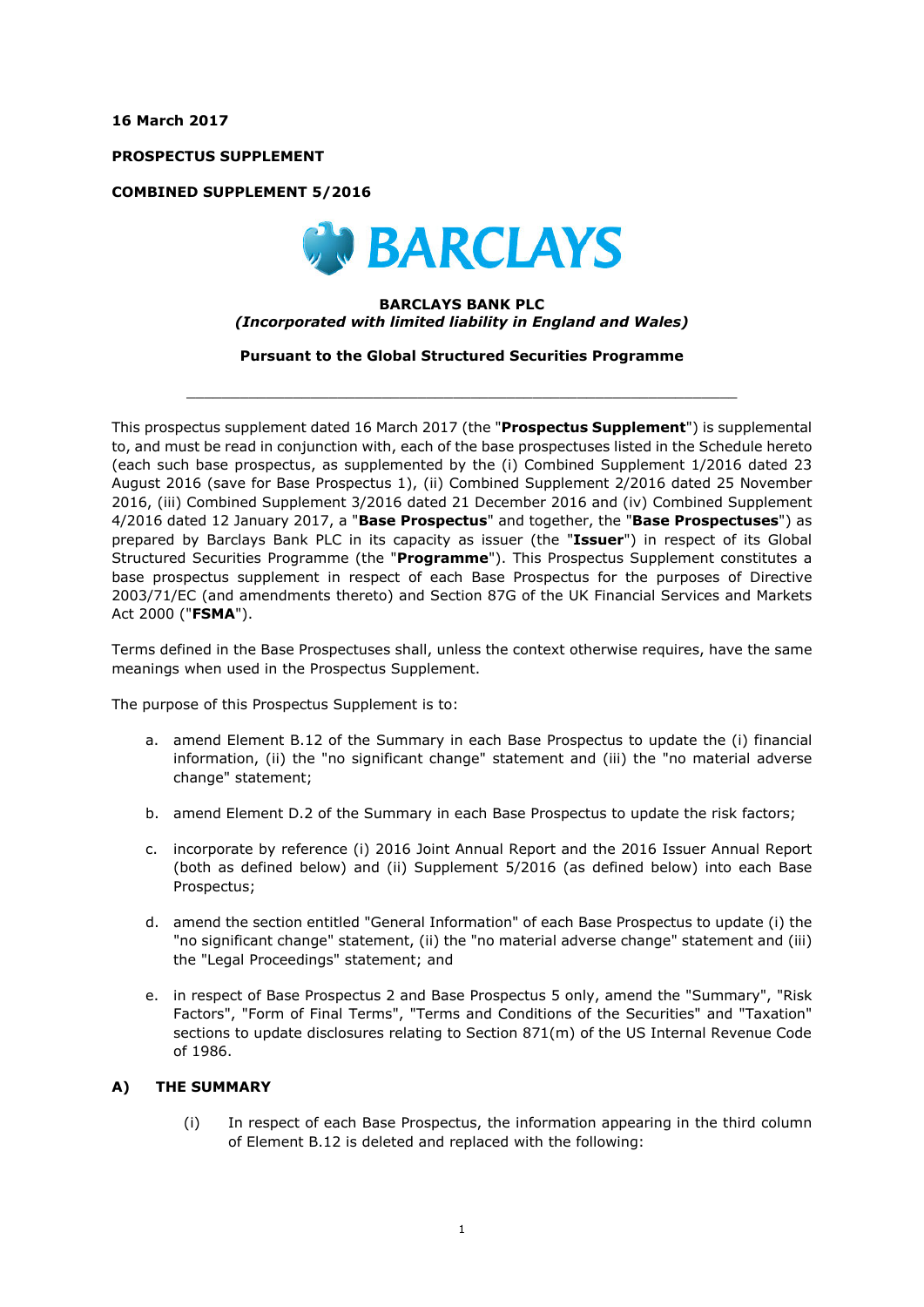"Based on the Bank Group's audited financial information for the year ended 31 December 2016, the Bank Group had total assets of £1,213,955m (2015: £1,120,727m), total net loans and advances of £436,417m (2015: £441,046m), total deposits of £472,917m (2015: £465,387m), and total shareholders' equity of £70,955m (2015: £66,019m) (including non-controlling interests of £3,522m  $(2015; \text{£}1.914m)$ . The profit before tax from continuing operations of the Bank Group for the year ended 31 December 2016 was £4,383m (2015: £1,914m) after credit impairment charges and other provisions of £2,373m (2015: £1,762m). The financial information in this paragraph is extracted from the audited consolidated financial statements of the Issuer for the year ended 31 December 2016.

Not Applicable: there has been no significant change in the financial or trading position of the Bank Group since 31 December 2016.

There has been no material adverse change in the prospects of the Issuer since 31 December 2016.".

(ii) In respect of each Base Prospectus, the information appearing in the third column of Element D.2 is deleted and replaced with the following:

> "**Principal Risks relating to the Issuer**: Material risks and their impact are described below in two sections: (i) Material existing and emerging risks by Principal Risk and (ii) Material existing and emerging risks potentially impacting more than one Principal Risk. A revised Enterprise Risk Management Framework ("**ERMF**") was approved by the board in December 2016 and revises the eight risks as follows: (1) Credit Risk; (2) Market Risk; (3) Treasury and Capital Risk; (4) Operational Risk; (5) Model Risk; (6) Conduct Risk; (7) Reputation Risk; and (8) Legal Risk (each a "Principal Risk").

(i) Material existing and emerging risks by Principal Risk

**Credit risk**: The risk of loss to the firm from the failure of clients, customers or counterparties, including sovereigns, to fully honour their obligations to the firm, including the whole and timely payment of principal, interest, collateral and other receivables. The Group may suffer financial loss if any of its customers, clients or market counterparties fails to fulfil their contractual obligations to the Group. The Group may also suffer loss when the value of its investment in the financial instruments of an entity falls as a result of that entity's credit rating being downgraded. In addition, the Group may incur significant unrealised gains or losses due to changes in the Group's credit spreads or those of third parties, as these changes affect the fair value of the Group's derivative instruments, debt securities that the Group holds or issues, and loans held at fair value.

**Market risk**: The risk of loss arising from potential adverse changes in the value of the firm's assets and liabilities from fluctuation in market variables including, but not limited to, interest rates, foreign exchange, equity prices, commodity prices, credit spreads, implied volatilities and asset correlations. The Group's trading business is generally adversely exposed to a prolonged period of elevated asset price volatility, particularly if it negatively affects the depth of marketplace liquidity.

**Treasury and capital risk**: The ability of the Group to achieve its business plans may be adversely impacted due to availability of planned liquidity, a shortfall in capital or a mismatch in the interest rate exposures of its assets and liabilities. The Group may not be able to achieve its business plans due to: i) being unable to maintain appropriate capital ratios; ii) being unable to meet its obligations as they fall due; iii) rating agency downgrades; iv) adverse changes in foreign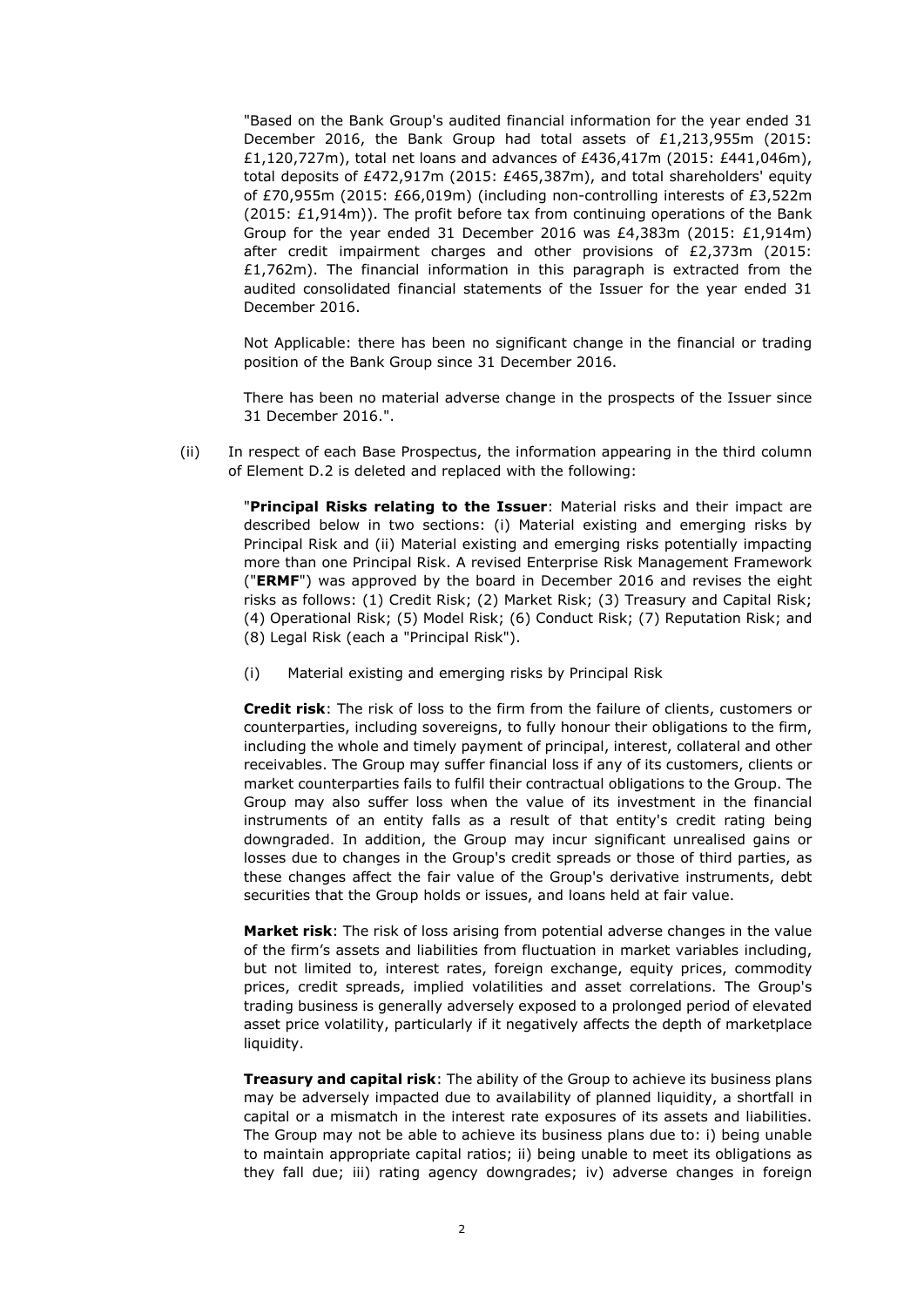exchange rates on capital ratios; v) negative interest rates; and vi) adverse movements in the pension fund.

**Operational risk**: The risk of loss to the firm from inadequate or failed processes or systems, human factors or due to external events (for example fraud) where the root cause is not due to credit or market risks. The Group is exposed to many types of operational risk. These include: fraudulent and other internal and external criminal activities; breakdowns in processes, controls or procedures (or their inadequacy relative to the size and scope of the Group's business); systems failures or an attempt by an external party to make a service or supporting technological infrastructure unavailable to its intended users, known as a denial of service attack; and the risk of geopolitical cyber threat activity which destabilises or destroys the Group's information technology, or critical technological infrastructure the Group depends upon but does not control. The Group is also subject to the risk of business disruption arising from events wholly or partially beyond its control, for example natural disasters, acts of terrorism, epidemics and transport or utility failures, which may give rise to losses or reductions in service to customers and⁄or economic loss to the Group. All of these risks are also applicable where the Group relies on outside suppliers or vendors to provide services to it and its customers. The operational risks that the Group is exposed to could change rapidly and there is no guarantee that the Group's processes, controls, procedures and systems are sufficient to address, or could adapt promptly to, such changing risks to avoid the risk of loss.

**Model risk:** The Group uses models to support a broad range of business and risk management activities. Models are imperfect and incomplete representations of reality, and so they may be subject to errors affecting the accuracy of their outputs. Models may also be misused. Model errors or misuse may result in the Group making inappropriate business decisions and being subject to financial loss, regulatory risk, reputational risk and⁄or inadequate capital reporting.

#### **Conduct risk**:

**Execution of strategic divestment in non-core businesses:** The risk of detriment to customers, clients and market integrity as the Group executes strategic decisions to exit products, businesses or countries. There is a risk some customers and clients may have reduced market access and a limited choice of alternative providers, or transitions to alternate providers could cause disruptions. There is also a risk the Group's strategic divestments may impact market liquidity or result in adverse pricing movements.

**Product governance and sales practices:** The Group must ensure that its remuneration practices and performance management framework are designed to prevent conflicts of interest and inappropriate sales incentives. Failure of product governance and sales controls could result in the sale of products and services that fail to meet the needs of or are unsuitable for customers and clients, regulatory sanctions, financial loss and reputational damage.

**Trading controls and benchmark submissions:** A failure to maintain controls over trading activities and benchmark submissions could result in detriment to customers and clients, disruptions to market integrity, regulatory sanctions, financial loss and reputational damage. The risk of failure could be enhanced by the changes necessary to address various new regulations, including but not limited to the Markets in Financial Instruments Directive II.

**Financial crime:** The management of financial crime remains a key area of regulatory focus. Delivering a robust control environment to ensurethe Bank effectively manages the risk of money laundering, terrorist financing sanctions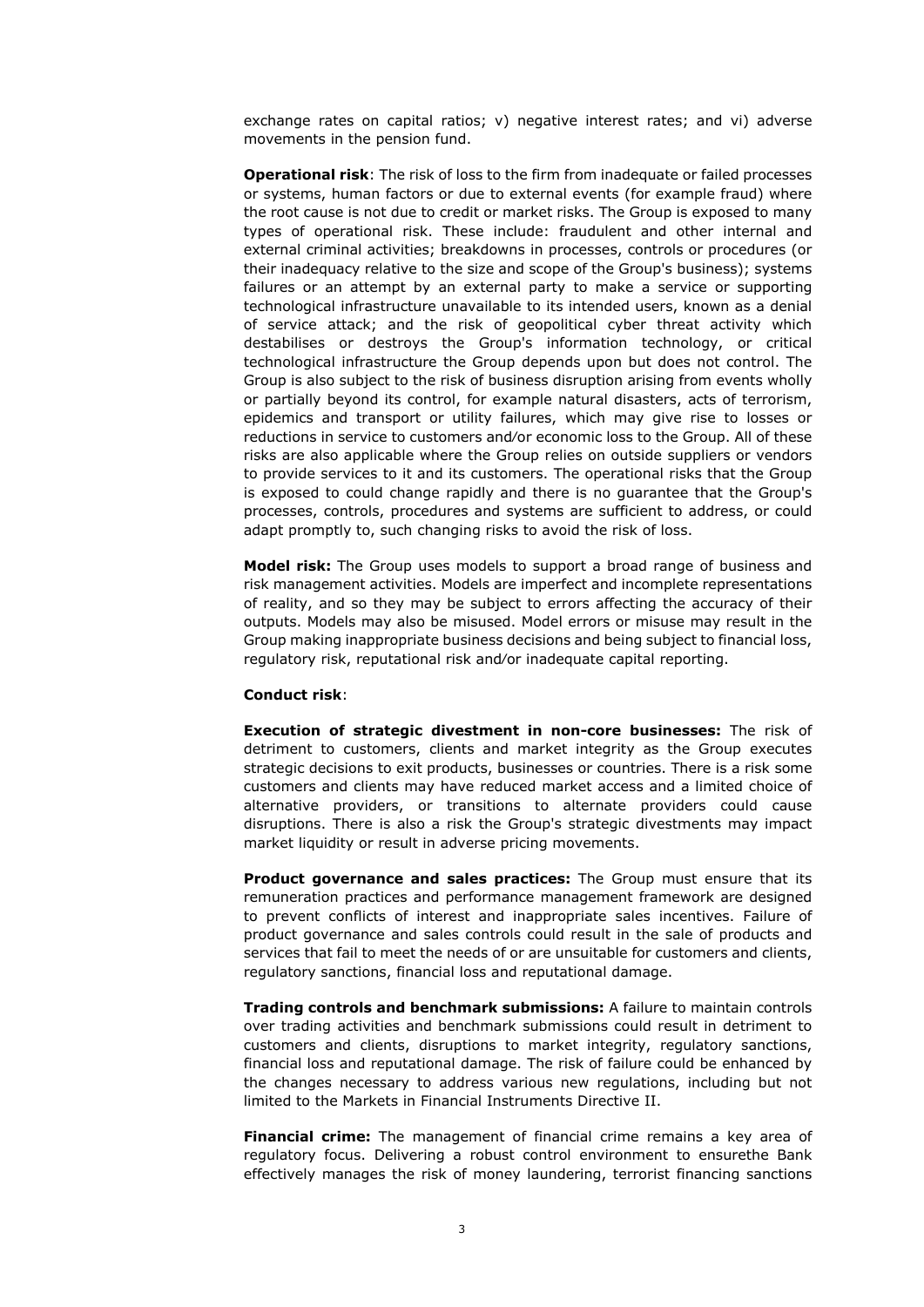and bribery and corruption protects the Bank and its customers and employees as well as society at large from the negative effects of financial crime. Failure to maintain an effective control environment may lead to regulatory sanctions, financial loss and reputational damage.

**Data protection and privacy:** Inadequate protection of data (including data held and managed by third party suppliers) could lead to security compromise, data loss, financial loss and other potential detriment to the Group's customers and clients, as well as regulatory sanctions, financial loss and reputational damage.

**Regulatory focus on culture and accountability:** Various regulators around the world have emphasised the importance of culture and personal accountability in helping to ensure appropriate conduct and drive positive outcomes for customers, clients and markets integrity. Regulatory changes such as the new UK Senior Managers Regime and Conduct Rules coming into effect in 2017, along with similar regulations in other jurisdictions, will require the Group to enhance its organisational and operational governance to evidence its effective management of culture and accountability. Failure to meet these new requirements and expectations may lead to regulatory sanctions, financial loss and reputational damage.

**Reputation risk:** The risk that an action, transaction, investment or event will reduce trust in the firm's integrity and competence by clients, counterparties, investors, regulators, employees or the public.

**Legal risk**: Legal disputes, regulatory investigations, fines and other sanctions relating to conduct of business and financial crime may negatively affect the Group's results, reputation and ability to conduct its business.

(ii) Material existing and emerging risks potentially impacting more than one Principal Risk:

#### **Structural Reform (emerging risk):**

The UK Financial Services (Banking Reform) Act 2013 (The UK Banking Reform Act) and associated secondary legislation and regulatory rules require all UK deposit-taking banks with over £25 billion of deposits (from individuals and small businesses) to separate certain day-to-day banking activities (e.g. deposittaking) offered to retail and smaller business customers from other wholesale and investment banking services.

#### **Business conditions, general economy and geopolitical issues:**

The Group's performance could be adversely affected in relation to more than one Principal Risk by a weak or deteriorating global economy or political instability. These factors may also occur in one or more of the Group's main countries of operation. The Group offers a broad range of services to retail, institutional and government customers, in a large number of countries. The breadth of these operations means that deterioration in the economic environment, or an increase in political instability in countries where it is active, or any other systemically important economy, could adversely affect the Group's performance and prospects.

#### **Change and execution:**

The Group continues to drive changes to its functional capabilities and operating environment in order to allow the business to exploit emerging and digital technologies, and improve customer experience whilst also embedding enhanced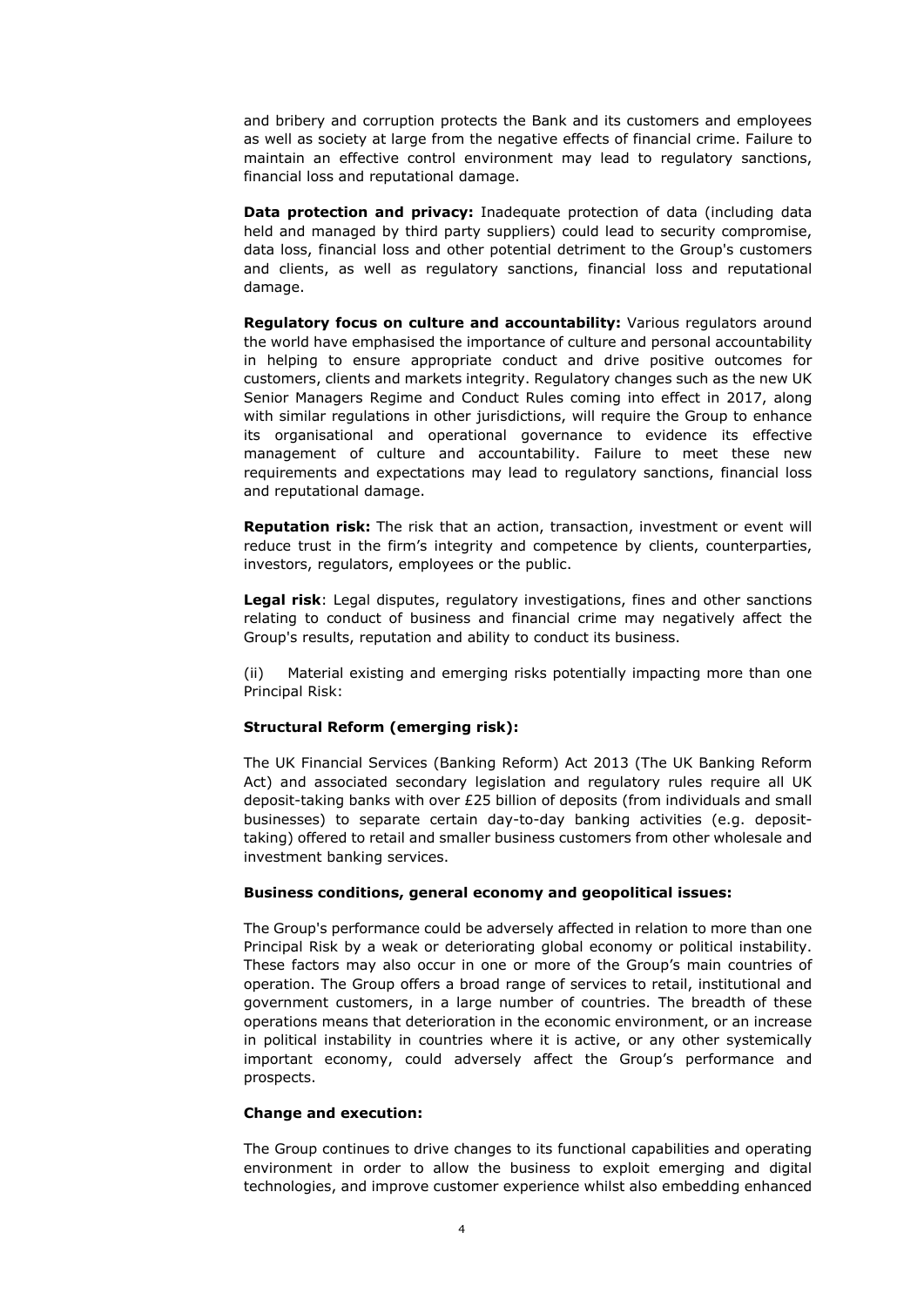regulatory requirements, strategic realignment, and business model changes. The complexity, increasing pace, and volume of changes underway simultaneously mean there is heightened execution risk and potential for change not being delivered to plan. Failure to adequately manage this risk could result in extended outages and disruption, financial loss, customer detriment, legal liability, potential regulatory censure and reputational damage.

**Risks arising from regulation of the financial services industry**: The financial services industry continues to be the focus of significant regulatory change and scrutiny which may adversely affect the Group's business, financial performance, capital and risk management strategies.

## **Regulatory action in the event a bank in the Group (such as the Issuer) is failing or likely to fail could materially adversely affect the value of the Securities**:

UK resolution authorities have the right under certain circumstances to intervene in the Group pursuant to the stabilisation and resolution powers granted to them under the Banking Act and other applicable legislation. The exercise of any of these actions in relation to the Issuer could materially adversely affect the value of the Securities.

#### **EU referendum:**

The UK held a referendum on 23 June 2016 on whether it should remain a member of the EU. This resulted in a vote in favour of leaving the EU. The result of the referendum means that the long-term nature of the UK's relationship with the EU is unclear and there is uncertainty as to the nature and timing of any agreement with the EU on the terms of exit. In the interim, there is a risk of uncertainty for both the UK and the EU, which could adversely affect the economy of the UK and the other economies in which we operate.

Under the terms of the Securities, investors have agreed to be bound by the exercise of any UK Bail-in Power by the relevant UK resolution authority.

A downgrade of the credit rating assigned by any credit rating agency to the Issuer could adversely affect the liquidity or market value of the Securities. Credit ratings downgrade could occur as a result of, among other causes, changes in the ratings methodologies used by credit rating agencies. Changes in credit rating agencies' views of the level of implicit sovereign support for European banks and their groups are likely to lead to credit ratings downgrades.

**The Issuer is affected by risks affecting the Banking-Group**: The Issuer is also affected by risks affecting the Banking-Group as there is substantial overlap in the businesses of the Issuer and its subsidiaries. Further, the Issuer can be negatively affected by risks and other events affecting its subsidiaries even where the Issuer is not directly affected."

(iii) In respect of Base Prospectus 2 and Base Prospectus 5 only, the "Summary" is supplemented by inserting the following risk factor in the third column of Element D.6 after (i) the first paragraph on page 30 of Base Prospectus 2 and (ii) the fifth paragraph on page 19 of Base Prospectus 5:

> "[**US withholding on dividend equivalent amounts:** certain deemed payments on the product held by non-US investors generally may be subject to a US withholding tax of 30 per cent.. No additional amounts will be payable in respect of such withholding taxes.]".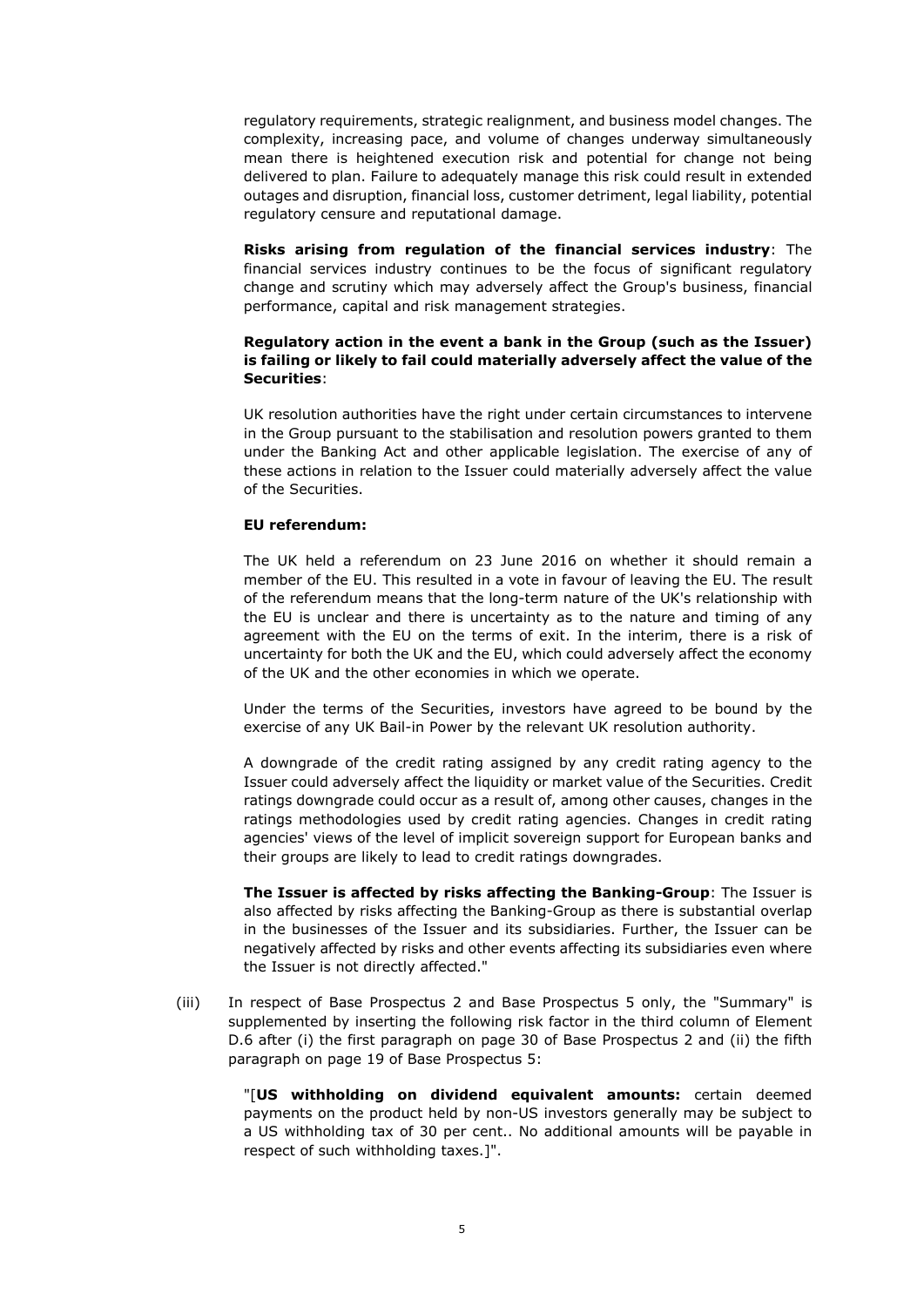## **B) RISK FACTORS**

Following the release of the 2016 Joint Annual Report, the section "Risk Factors" is amended by:

(i) in respect of each Base Prospectus, deleting in its entirety the third paragraph of Risk Factor 1 (*Risks associated with the Issuer's ability to fulfil its obligations under the Securities and status of the Securities*) on (i) page 32 of Base Prospectus 1, (ii) page 35 of Base Prospectus 2, (iii) page 24 of Base Prospectus 5, (iv) page 26 of iPath® Commodity Index Linked Base Prospectus and  $(v)$  page 28 of the iPath® Volatility Index Linked Base Prospectus, and replacing it with the following:

> "These risks are described in the section "*Material existing and emerging risks*" on pages 89 to 96 of the 2016 Joint Annual Report, incorporated by reference into this document – see '*Information Incorporated by Reference*'.";

(ii) in respect of Base Prospectus 1 and Base Prospectus 2, deleting in their entirety Risk Factor 3 (*Regulatory action in the event a bank in the Group (such as the Issuer) is failing or likely to fail could materially adversely affect the value of the Securities*) and Risk Factor 4 (*A downgrade of the credit rating assigned by any credit rating agency to the Issuer could adversely affect the liquidity or market value of the Securities*) on (i) pages 33 to 36 of Base Prospectus 1, and (ii) pages 36 to 39 of Base Prospectus 2 and replacing them, respectively, with the following:

## **"3. Regulatory action in the event a bank or investment firm in the Group is failing or likely to fail could materially adversely affect the value of the Securities**

The majority of the requirements of the European Union directive 2014/59/EU of the European Parliament and of the Council establishing a framework for the recovery and resolution of credit institutions and investment firms of 15 May 2014, as amended ("**BRRD**") (including the bail-in tool) were implemented in the UK by way of amendments to the Banking Act. For more information on the bail-in tool, see "*The relevant UK resolution authority may exercise the bail-in tool in respect of the Issuer and the Securities, which may result in holders of the Securities losing some or all of their investment*" and "*Under the terms of the Swiss Securities, you have agreed to be bound by the exercise of any UK Bail-in power by the relevant UK resolution authority*" below.

On 23 November 2016, the European Commission published, among other proposals, proposals to amend the BRRD. These proposals are in draft form and are still subject to the EU legislative process and national implementation. Therefore, it is unclear what the effect of such proposals may be on the Group, the Issuer or the Securities.

*The Banking Act confers substantial powers on a number of UK authorities*  designed to enable them to take a range of actions in relation to UK banks or *investment firms and certain of their affiliates in the event a bank or investment firm in the same group is considered to be failing or likely to fail. The exercise of any of these actions in relation to the Issuer could materially adversely affect the value of the Securities.* 

Under the Banking Act, substantial powers are granted to the Bank of England (or, in certain circumstances, HM Treasury), in consultation with the PRA, the FCA and HM Treasury, as appropriate as part of a special resolution regime ("**SRR**"). These powers enable the relevant UK resolution authority to implement resolution measures with respect to a UK bank or investment firm and certain of its affiliates (each a "relevant entity") in circumstances in which the relevant UK resolution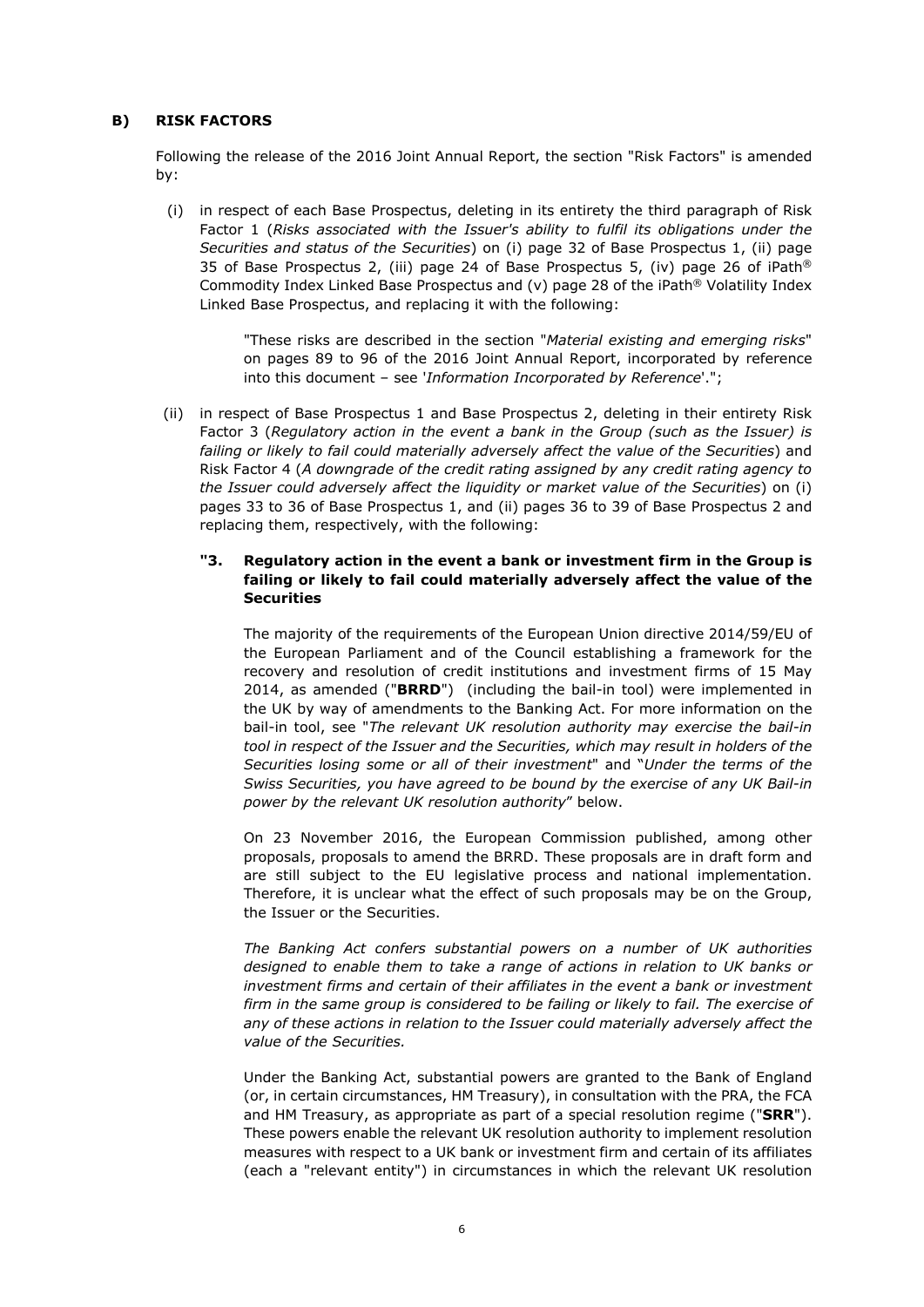authority is satisfied that the resolution conditions are met. Such conditions include that a UK bank or investment firm is failing or is likely to fail to satisfy the Financial Services and Markets Act 2000 ("**FSMA**") threshold conditions for authorisation to carry on certain regulated activities (within the meaning of section 55B of the FSMA) or, in the case of a UK banking group company that is an EEA or third country institution or investment firm, that the relevant EEA or third country relevant authority is satisfied that the resolution conditions are met in respect of such entity.

The SRR consists of five stabilisation options: (a) private sector transfer of all or part of the business or shares of the relevant entity, (b) transfer of all or part of the business of the relevant entity to a "bridge bank" established by the Bank of England, (c) transfer to an asset management vehicle wholly or partly owned by HM Treasury or the Bank of England, (d) the bail-in tool (as described below) and (e) temporary public ownership (nationalisation).

The Banking Act also provides for two new insolvency and administration procedures for relevant entities. Certain ancillary powers include the power to modify contractual arrangements in certain circumstances (which could include a variation of the terms of the Securities), powers to impose temporary suspension of payments, powers to suspend enforcement or termination rights that might be invoked as a result of the exercise of the resolution powers and powers for the relevant UK resolution authority to disapply or modify laws in the UK (with possible retrospective effect) to enable the powers under the Banking Act to be used effectively.

Holders of the Securities should assume that, in a resolution situation, financial public support will only be available to a relevant entity as a last resort after the relevant UK resolution authorities have assessed and used, to the maximum extent practicable, the resolution tools, including the bail-in tool (as described below).

The exercise of any resolution power or any suggestion of any such exercise could materially adversely affect the value of any Securities and could lead to holders of the Securities losing some or all of the value of their investment in the Securities.

*The SRR is designed to be triggered prior to insolvency of the Issuer, and holders of the Securities may not be able to anticipate the exercise of any resolution power (including the bail-in tool) by the relevant UK resolution authority.* 

The stabilisation options are intended to be used prior to the point at which any insolvency proceedings with respect to the relevant entity could have been initiated. The purpose of the stabilisation options is to address the situation where all or part of a business of a relevant entity has encountered, or is likely to encounter, financial difficulties, giving rise to wider public interest concerns.

Although the Banking Act provides specific conditions to the exercise of any resolution powers and, furthermore, the European Banking Authority's guidelines published in May 2015 set out the objective elements for the resolution authorities to apply in determining whether an institution is failing or likely to fail, it is uncertain how the relevant UK resolution authority would assess such conditions in any particular pre-insolvency scenario affecting the Issuer and/or other members of the Group and in deciding whether to exercise a resolution power.

The relevant UK resolution authority is also not required to provide any advance notice to holders of the Securities of its decision to exercise any resolution power. Therefore, holders of the Securities may not be able to anticipate a potential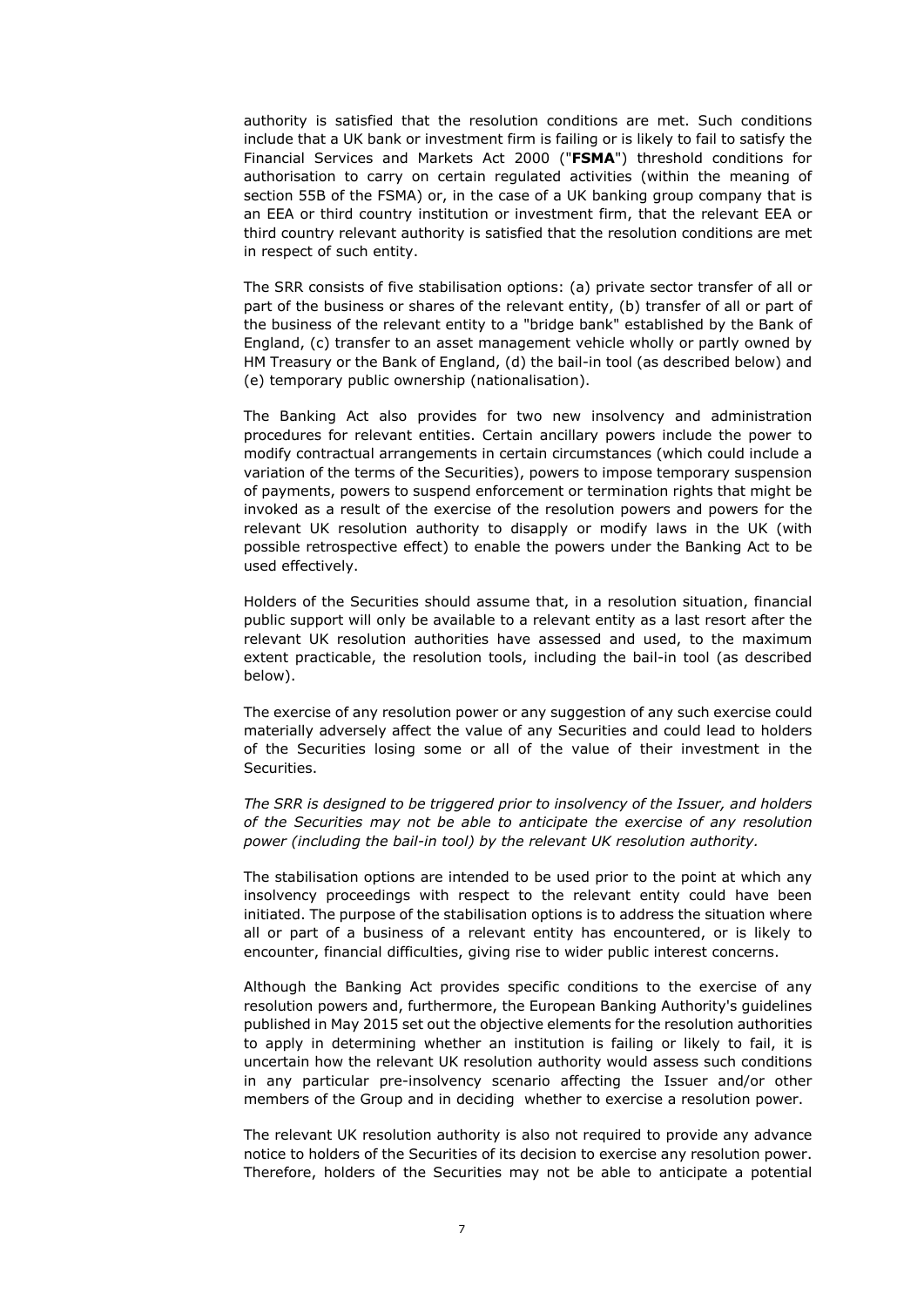exercise of any such powers nor the potential effect of any exercise of such powers on the Issuer, the Group and the Securities.

*Holders of the Securities may have only very limited rights to challenge the exercise of any resolution powers (including the UK bail-in tool) by the relevant UK resolution authority.* 

Holders of the Securities may have only very limited rights to challenge and/or seek a suspension of any decision of the relevant UK resolution authority to exercise its resolution powers (*including the UK bail-in tool*) or to have that decision reviewed by a judicial or administrative process or otherwise.

*The relevant UK resolution authority may exercise the bail-in tool in respect of the Issuer and the Securities, which may result in holders of the Securities losing some or all of their investment.* 

Where the relevant statutory conditions for use of the bail-in tool have been met, the relevant UK resolution authority would be expected to exercise these powers without the consent of the holders of the Securities. Any such exercise of the bailin tool in respect of the Issuer and the Securities may result in the cancellation of all, or a portion, of the principal amount of, interest on, or any other amounts payable on, the Securities and/or the conversion of the Securities into shares or other securities or other obligations of the Issuer or another person, or any other modification or variation to the terms of the Securities.

The Banking Act specifies the order in which the bail-in tool should be applied, reflecting the hierarchy of capital instruments under CRD IV and otherwise respecting the hierarchy of claims in an ordinary insolvency. In addition, the bailin tool contains an express safeguard (known as "no creditor worse off") with the aim that shareholders and creditors do not receive a less favourable treatment than they would have received in ordinary insolvency proceedings of the relevant entity.

The exercise of the bail-in tool in respect of the Issuer and the Securities or any suggestion of any such exercise could materially adversely affect the rights of the holders of the Securities, the price or value of their investment in the Securities and/or the ability of the Issuer to satisfy its obligations under the Securities and could lead to holders of the Securities losing some or all of the value of their investment in such Securities. In addition, even in circumstances where a claim for compensation is established under the 'no creditor worse off' safeguard in accordance with a valuation performed after the resolution action has been taken, it is unlikely that such compensation would be equivalent to the full losses incurred by the holders of the Securities in the resolution and there can be no assurance that holders of the Securities would recover such compensation promptly.

*As insured deposits are excluded from the scope of the bail-in tool and other preferred deposits (and insured deposits) rank ahead of any Securities issued by the Bank, such Securities would be more likely to be bailed-in than certain other unsubordinated liabilities of the Bank (such as other preferred deposits).* 

As part of the reforms required by the BRRD, amendments have been made to relevant legislation in the UK (including the UK Insolvency Act 1986) to establish in the insolvency hierarchy a statutory preference (i) firstly, for deposits that are insured under the UK Financial Services Compensation Scheme ("insured deposits") to rank with existing preferred claims as 'ordinary' preferred claims and (ii) secondly, for all other deposits of individuals and micro, small and medium sized enterprises held in EEA or non-EEA branches of an EEA bank ("other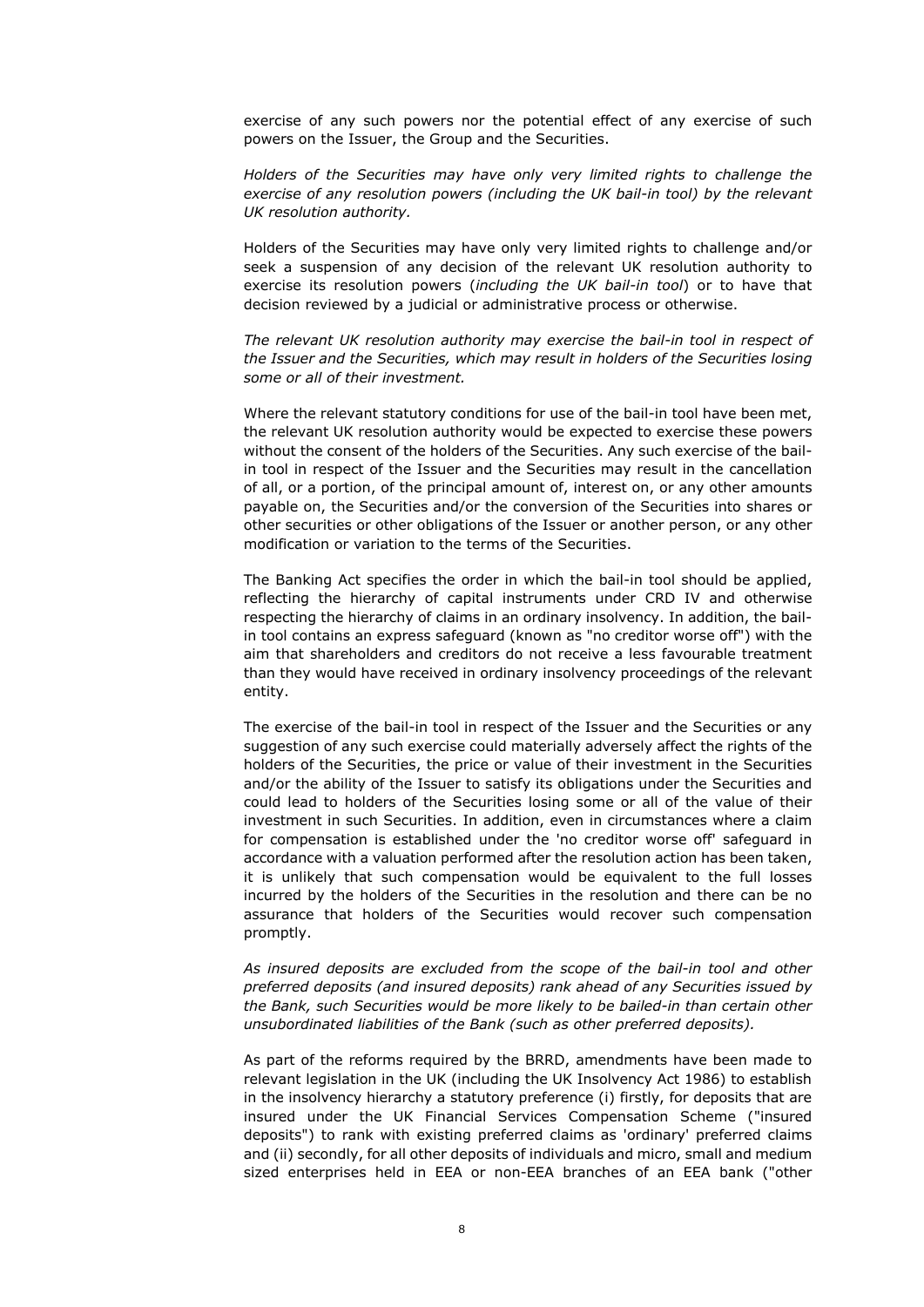preferred deposits"), to rank as 'secondary' preferred claims only after the 'ordinary' preferred claims. In addition, the UK implementation of the EU Deposit Guarantee Scheme Directive increased, from July 2015, the nature and quantum of insured deposits to cover a wide range of deposits, including corporate deposits (unless the depositor is a public sector body or financial institution) and some temporary high value deposits. The effect of these changes is to increase the size of the class of preferred creditors. All such preferred deposits will rank in the insolvency hierarchy ahead of all other unsecured senior creditors of the Bank, including the holders of the Securities. Furthermore, insured deposits are excluded from the scope of the bail-in tool. As a result, if the bail-in tool were exercised by the relevant UK resolution authority, the Securities would be more likely to be bailed-in than certain other unsubordinated liabilities of the Bank such as other preferred deposits.

### *Under the terms of the Swiss Securities, you have agreed to be bound by the exercise of any UK Bail-in power by the relevant UK resolution authority*

Notwithstanding any other agreements, arrangements, or understandings between us and any holder of the Swiss Securities, by acquiring the Swiss Securities, each holder of the Swiss Securities acknowledges, accepts, agrees to be bound by, and consents to the exercise of, any UK Bail-in power by the relevant UK resolution authority that may result in (i) the reduction or cancellation of all, or a portion, of the principal amount of, or interest on, the Swiss Securities; (ii) the conversion of all, or a portion, of the principal amount of, or interest on, the Swiss Securities into shares or other securities or other obligations of the Issuer or another person (and the issue to, or conferral on, the holder of the Securities such shares, securities or obligations); and/or (iii) the amendment or alteration of the maturity of the Securities, or amendment of the amount of interest due on the Swiss Securities, or the dates on which interest becomes payable, including by suspending payment for a temporary period; which UK Bail-in power may be exercised by means of a variation of the terms of the Swiss Securities solely to give effect to the exercise by the relevant UK resolution authority of such UK Bailin power. Each holder of the Swiss Securities further acknowledges and agrees that the rights of the holders of the Swiss Securities are subject to, and will be varied, if necessary, solely to give effect to, the exercise of any UK Bail-in Power by the relevant UK resolution authority.

Accordingly, any UK Bail-in power may be exercised in such a manner as to result in you and other holders of the Swiss Securities losing all or a part of the value of your investment in the Swiss Securities or receiving a different security from the Swiss Securities, which may be worth significantly less than the Swiss Securities and which may have significantly fewer protections than those typically afforded to debt securities. Moreover, the relevant UK resolution authority may exercise the UK Bail-in power without providing any advance notice to, or requiring the consent of, the holders of the Swiss Securities.

In addition, under the terms of the Securities, the exercise of the UK Bail-in power by the relevant UK resolution authority with respect to the Securities is not an Event of Default (as defined in the terms and conditions of the Securities). For more information, see Base Condition 25 (*Contractual acknowledgement of bailin in respect of Swiss Securities*).

**4. A downgrade of the credit rating assigned by any credit rating agency to the Issuer or, if applicable, to the Securities could adversely affect the liquidity or market value of the Securities. Credit ratings downgrades could occur as a result of, among other causes, changes in the ratings methodologies used by credit rating agencies**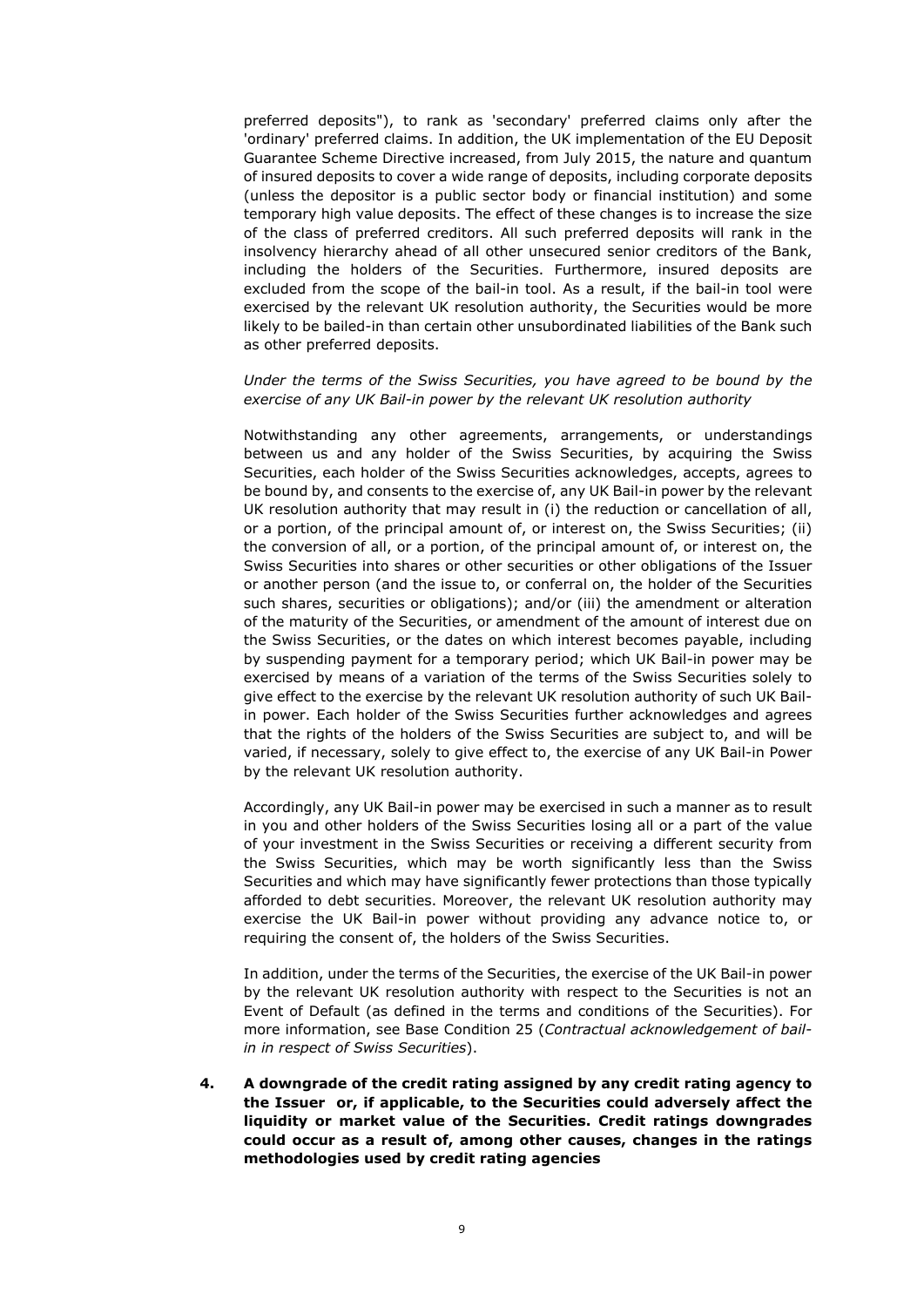Tranches of Securities issued under the Programme may be rated by credit rating agencies and may in the future be rated by additional credit rating agencies, although the Issuer is under no obligation to ensure that any Securities issued by it under the Programme are rated by any credit rating agency. Credit ratings may not reflect the potential impact of all risks related to structure, market, additional factors discussed in these Risk Factors and other factors that may affect the liquidity or market value of the Securities. A credit rating is not a recommendation to buy, sell or hold securities and may be revised, suspended or withdrawn by the credit rating agency at any time.

Any rating assigned to the Issuer and/or, if applicable, the Securities may be withdrawn entirely by a credit rating agency, may be suspended or may be lowered, if, in that credit rating agency's judgment, circumstances relating to the basis of the rating so warrant. Ratings may be impacted by a number of factors which can change over time, including the credit rating agency's assessment of: the Issuer's strategy and management's capability; the Issuer's financial condition including in respect of capital, funding and liquidity; competitive and economic conditions in the Issuer's key markets; the level of political support for the industries in which the Issuer operates; and legal and regulatory frameworks affecting the Issuer's legal structure, business activities and the rights of its creditors. The credit rating agencies may also revise the ratings methodologies applicable to issuers within a particular industry or political or economic region. If credit rating agencies perceive there to be adverse changes in the factors affecting an issuer's credit rating, including by virtue of change to applicable ratings methodologies, the credit rating agencies may downgrade, suspend or withdraw the ratings assigned to an issuer and/or its securities. Revisions to ratings methodologies and actions on the Issuer's ratings by the credit rating agencies may occur in the future.

If the Issuer determines to no longer maintain one or more ratings, or if any credit rating agency withdraws, suspends or downgrades the credit ratings of the Issuer or the Securities, or if such a withdrawal, suspension or downgrade is anticipated (or any credit rating agency places the credit ratings of the Issuer or, if applicable, the Securities on "credit watch" status in contemplation of a downgrade, suspension or withdrawal), whether as a result of the factors described above or otherwise, such event could adversely affect the liquidity or market value of the Securities (whether or not the Securities had an assigned rating prior to such event)."

(iii) in respect of Base Prospectus 5, iPath® Commodity Index Linked Base Prospectus and iPath® Volatility Index Linked Base Prospectus, deleting in their entirety Risk Factor 3 (*Regulatory action in the event a bank in the Group (such as the Issuer) is failing or likely to fail could materially adversely affect the value of the Securities*) and Risk Factor 4 (*A downgrade of the credit rating assigned by any credit rating agency to the Issuer could adversely affect the liquidity or market value of the Securities*) on (i) pages 25 to 27 of Base Prospectus 5, (ii) pages 27 to 29 of iPath® Commodity Index Linked Base Prospectus and (iii) pages 29 to 31 of iPath® Volatility Index Linked Base Prospectus, and replacing them, respectively, with the following:

## **"3. Regulatory action in the event a bank or investment firm in the Group is failing or likely to fail could materially adversely affect the value of the Securities**

The majority of the requirements of the European Union directive 2014/59/EU of the European Parliament and of the Council establishing a framework for the recovery and resolution of credit institutions and investment firms of 15 May 2014, as amended ("**BRRD**") (including the bail-in tool) were implemented in the UK by way of amendments to the Banking Act. For more information on the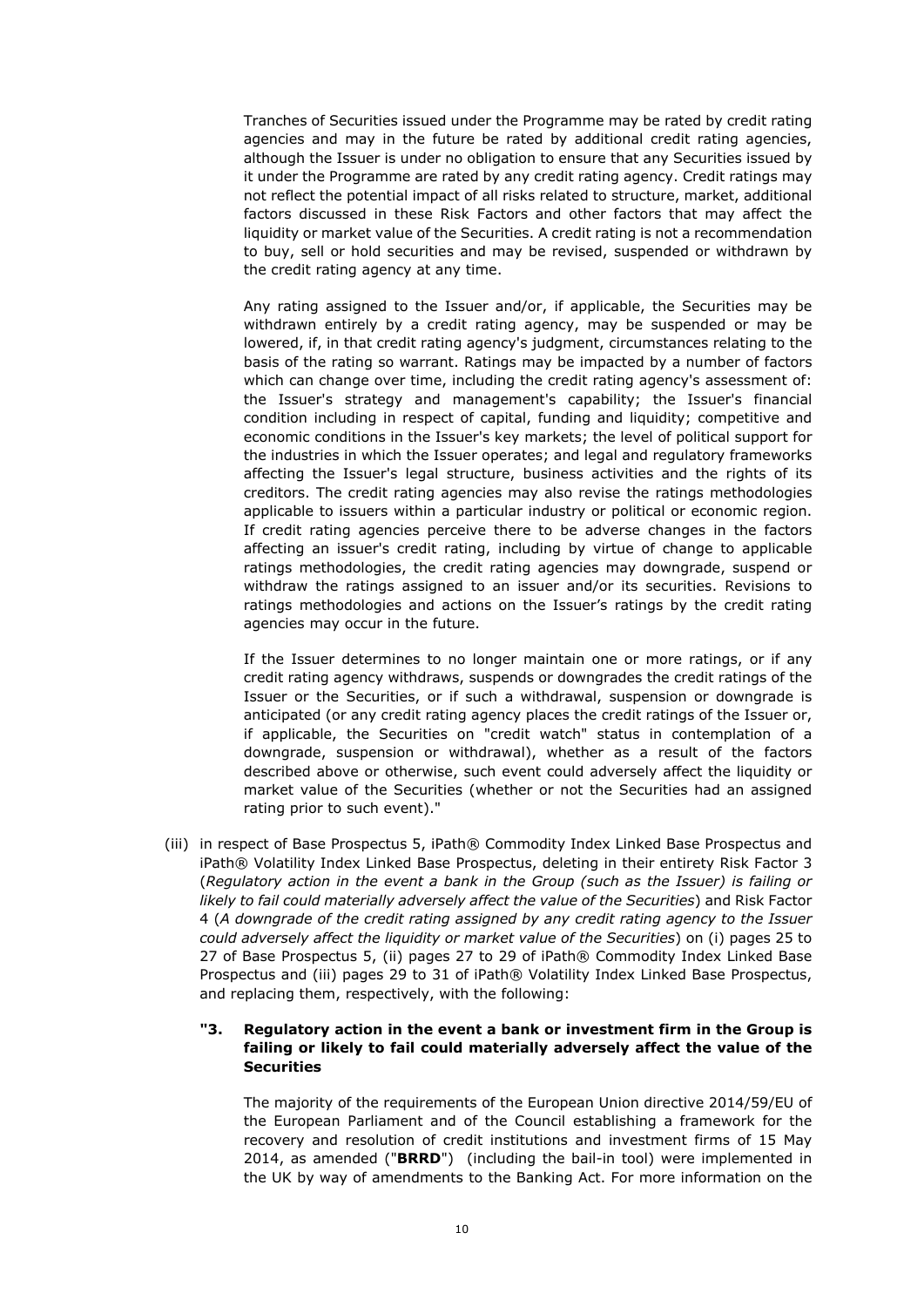bail-in tool, see "*The relevant UK resolution authority may exercise the bail-in tool in respect of the Issuer and the Securities, which may result in holders of the Securities losing some or all of their investment*" below.

On 23 November 2016, the European Commission published, among other proposals, proposals to amend the BRRD. These proposals are in draft form and are still subject to the EU legislative process and national implementation. Therefore, it is unclear what the effect of such proposals may be on the Group, the Issuer or the Securities.

*The Banking Act confers substantial powers on a number of UK authorities designed to enable them to take a range of actions in relation to UK banks or*  investment firms and certain of their affiliates in the event a bank or investment *firm in the same group is considered to be failing or likely to fail. The exercise of any of these actions in relation to the Issuer could materially adversely affect the value of the Securities.* 

Under the Banking Act, substantial powers are granted to the Bank of England (or, in certain circumstances, HM Treasury), in consultation with the PRA, the FCA and HM Treasury, as appropriate as part of a special resolution regime ("**SRR**"). These powers enable the relevant UK resolution authority to implement resolution measures with respect to a UK bank or investment firm and certain of its affiliates (each a "relevant entity") in circumstances in which the relevant UK resolution authority is satisfied that the resolution conditions are met. Such conditions include that a UK bank or investment firm is failing or is likely to fail to satisfy the Financial Services and Markets Act 2000 ("**FSMA**") threshold conditions for authorisation to carry on certain regulated activities (within the meaning of section 55B of the FSMA) or, in the case of a UK banking group company that is an EEA or third country institution or investment firm, that the relevant EEA or third country relevant authority is satisfied that the resolution conditions are met in respect of such entity.

The SRR consists of five stabilisation options: (a) private sector transfer of all or part of the business or shares of the relevant entity, (b) transfer of all or part of the business of the relevant entity to a "bridge bank" established by the Bank of England, (c) transfer to an asset management vehicle wholly or partly owned by HM Treasury or the Bank of England, (d) the bail-in tool (as described below) and (e) temporary public ownership (nationalisation).

The Banking Act also provides for two new insolvency and administration procedures for relevant entities. Certain ancillary powers include the power to modify contractual arrangements in certain circumstances (which could include a variation of the terms of the Securities), powers to impose temporary suspension of payments, powers to suspend enforcement or termination rights that might be invoked as a result of the exercise of the resolution powers and powers for the relevant UK resolution authority to disapply or modify laws in the UK (with possible retrospective effect) to enable the powers under the Banking Act to be used effectively.

Holders of the Securities should assume that, in a resolution situation, financial public support will only be available to a relevant entity as a last resort after the relevant UK resolution authorities have assessed and used, to the maximum extent practicable, the resolution tools, including the bail-in tool (as described below).

The exercise of any resolution power or any suggestion of any such exercise could materially adversely affect the value of any Securities and could lead to holders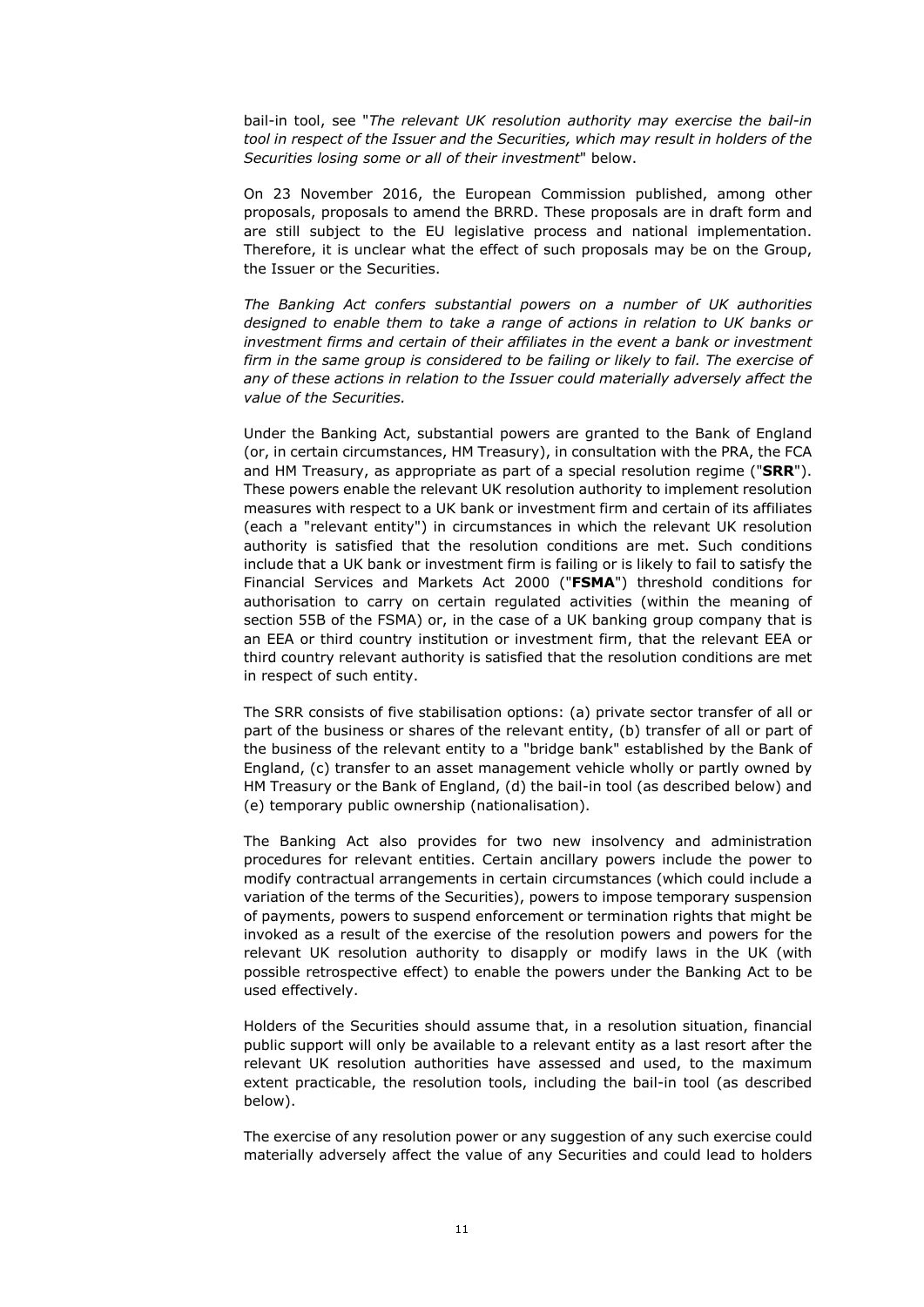of the Securities losing some or all of the value of their investment in the Securities.

*The SRR is designed to be triggered prior to insolvency of the Issuer, and holders of the Securities may not be able to anticipate the exercise of any resolution power (including the bail-in tool) by the relevant UK resolution authority.* 

The stabilisation options are intended to be used prior to the point at which any insolvency proceedings with respect to the relevant entity could have been initiated. The purpose of the stabilisation options is to address the situation where all or part of a business of a relevant entity has encountered, or is likely to encounter, financial difficulties, giving rise to wider public interest concerns.

Although the Banking Act provides specific conditions to the exercise of any resolution powers and, furthermore, the European Banking Authority's guidelines published in May 2015 set out the objective elements for the resolution authorities to apply in determining whether an institution is failing or likely to fail, it is uncertain how the relevant UK resolution authority would assess such conditions in any particular pre-insolvency scenario affecting the Issuer and/or other members of the Group and in deciding whether to exercise a resolution power.

The relevant UK resolution authority is also not required to provide any advance notice to holders of the Securities of its decision to exercise any resolution power. Therefore, holders of the Securities may not be able to anticipate a potential exercise of any such powers nor the potential effect of any exercise of such powers on the Issuer, the Group and the Securities.

*Holders of the Securities may have only very limited rights to challenge the exercise of any resolution powers (including the UK bail-in tool) by the relevant UK resolution authority.* 

Holders of the Securities may have only very limited rights to challenge and/or seek a suspension of any decision of the relevant UK resolution authority to exercise its resolution powers (*including the UK bail-in tool*) or to have that decision reviewed by a judicial or administrative process or otherwise.

*The relevant UK resolution authority may exercise the bail-in tool in respect of the Issuer and the Securities, which may result in holders of the Securities losing some or all of their investment.* 

Where the relevant statutory conditions for use of the bail-in tool have been met, the relevant UK resolution authority would be expected to exercise these powers without the consent of the holders of the Securities. Any such exercise of the bailin tool in respect of the Issuer and the Securities may result in the cancellation of all, or a portion, of the principal amount of, interest on, or any other amounts payable on, the Securities and/or the conversion of the Securities into shares or other securities or other obligations of the Issuer or another person, or any other modification or variation to the terms of the Securities.

The Banking Act specifies the order in which the bail-in tool should be applied, reflecting the hierarchy of capital instruments under CRD IV and otherwise respecting the hierarchy of claims in an ordinary insolvency. In addition, the bailin tool contains an express safeguard (known as "no creditor worse off") with the aim that shareholders and creditors do not receive a less favourable treatment than they would have received in ordinary insolvency proceedings of the relevant entity.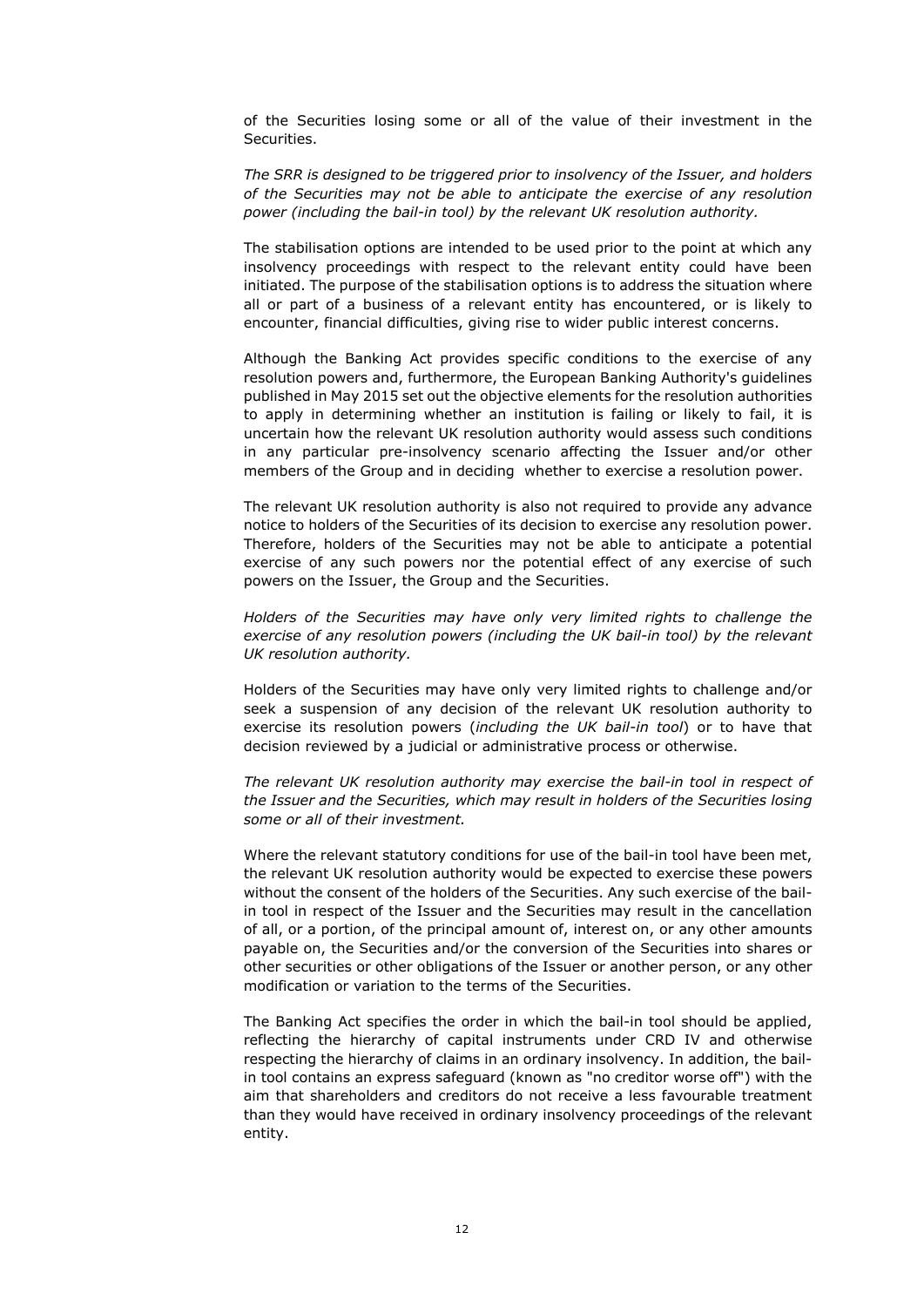The exercise of the bail-in tool in respect of the Issuer and the Securities or any suggestion of any such exercise could materially adversely affect the rights of the holders of the Securities, the price or value of their investment in the Securities and/or the ability of the Issuer to satisfy its obligations under the Securities and could lead to holders of the Securities losing some or all of the value of their investment in such Securities. In addition, even in circumstances where a claim for compensation is established under the 'no creditor worse off' safeguard in accordance with a valuation performed after the resolution action has been taken, it is unlikely that such compensation would be equivalent to the full losses incurred by the holders of the Securities in the resolution and there can be no assurance that holders of the Securities would recover such compensation promptly.

*As insured deposits are excluded from the scope of the bail-in tool and other preferred deposits (and insured deposits) rank ahead of any Securities issued by the Bank, such Securities would be more likely to be bailed-in than certain other unsubordinated liabilities of the Bank (such as other preferred deposits).* 

As part of the reforms required by the BRRD, amendments have been made to relevant legislation in the UK (including the UK Insolvency Act 1986) to establish in the insolvency hierarchy a statutory preference (i) firstly, for deposits that are insured under the UK Financial Services Compensation Scheme ("insured deposits") to rank with existing preferred claims as 'ordinary' preferred claims and (ii) secondly, for all other deposits of individuals and micro, small and medium sized enterprises held in EEA or non-EEA branches of an EEA bank ("other preferred deposits"), to rank as 'secondary' preferred claims only after the 'ordinary' preferred claims. In addition, the UK implementation of the EU Deposit Guarantee Scheme Directive increased, from July 2015, the nature and quantum of insured deposits to cover a wide range of deposits, including corporate deposits (unless the depositor is a public sector body or financial institution) and some temporary high value deposits. The effect of these changes is to increase the size of the class of preferred creditors. All such preferred deposits will rank in the insolvency hierarchy ahead of all other unsecured senior creditors of the Bank, including the holders of the Securities. Furthermore, insured deposits are excluded from the scope of the bail-in tool. As a result, if the bail-in tool were exercised by the relevant UK resolution authority, the Securities would be more likely to be bailed-in than certain other unsubordinated liabilities of the Bank such as other preferred deposits.

**4. A downgrade of the credit rating assigned by any credit rating agency to the Issuer or, if applicable, to the Securities could adversely affect the liquidity or market value of the Securities. Credit ratings downgrades could occur as a result of, among other causes, changes in the ratings methodologies used by credit rating agencies** 

Tranches of Securities issued under the Programme may be rated by credit rating agencies and may in the future be rated by additional credit rating agencies, although the Issuer is under no obligation to ensure that any Securities issued by it under the Programme are rated by any credit rating agency. Credit ratings may not reflect the potential impact of all risks related to structure, market, additional factors discussed in these Risk Factors and other factors that may affect the liquidity or market value of the Securities. A credit rating is not a recommendation to buy, sell or hold securities and may be revised, suspended or withdrawn by the credit rating agency at any time.

Any rating assigned to the Issuer and/or, if applicable, the Securities may be withdrawn entirely by a credit rating agency, may be suspended or may be lowered, if, in that credit rating agency's judgment, circumstances relating to the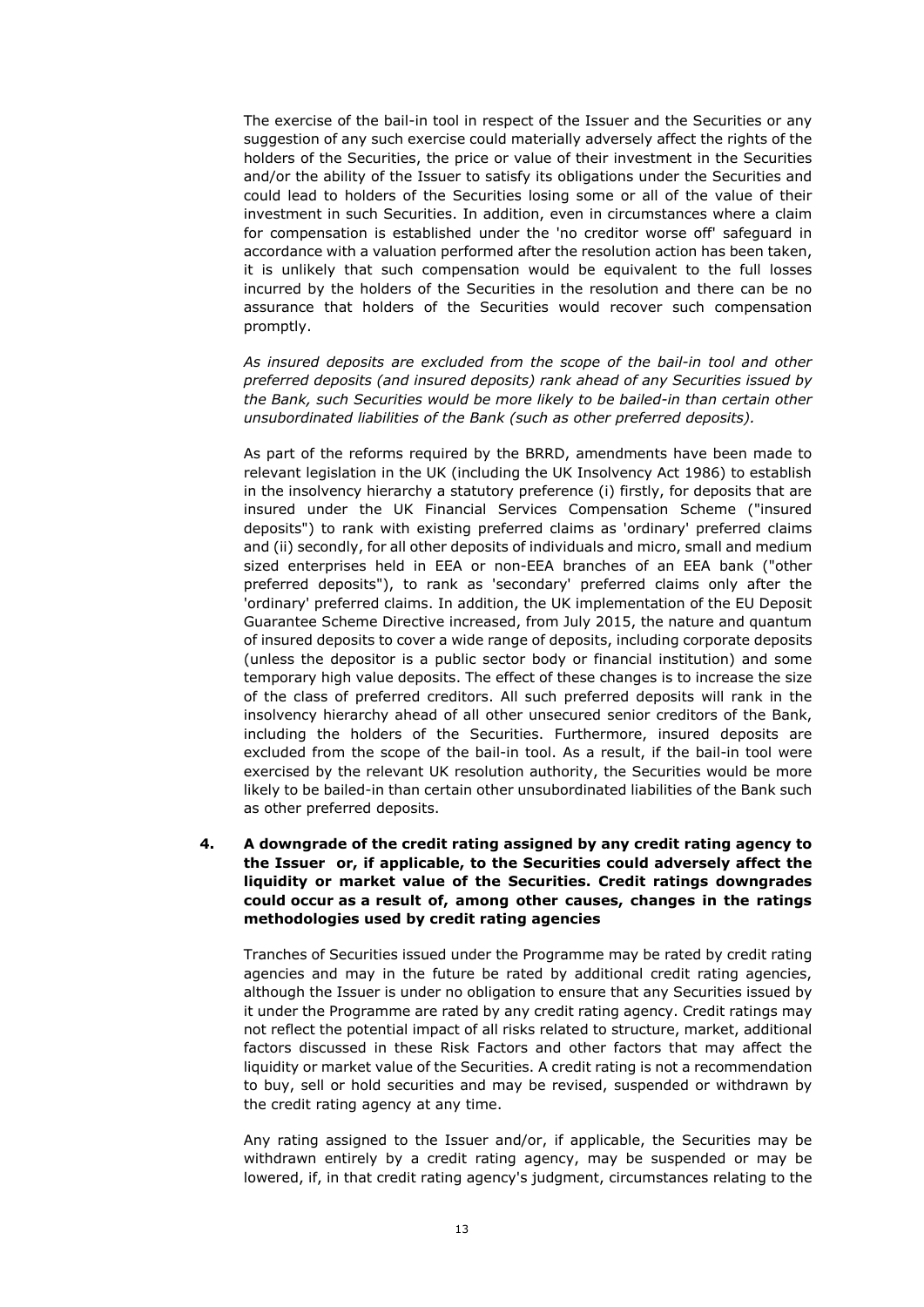basis of the rating so warrant. Ratings may be impacted by a number of factors which can change over time, including the credit rating agency's assessment of: the Issuer's strategy and management's capability; the Issuer's financial condition including in respect of capital, funding and liquidity; competitive and economic conditions in the Issuer's key markets; the level of political support for the industries in which the Issuer operates; and legal and regulatory frameworks affecting the Issuer's legal structure, business activities and the rights of its creditors. The credit rating agencies may also revise the ratings methodologies applicable to issuers within a particular industry or political or economic region. If credit rating agencies perceive there to be adverse changes in the factors affecting an issuer's credit rating, including by virtue of change to applicable ratings methodologies, the credit rating agencies may downgrade, suspend or withdraw the ratings assigned to an issuer and/or its securities. Revisions to ratings methodologies and actions on the Issuer's ratings by the credit rating agencies may occur in the future.

If the Issuer determines to no longer maintain one or more ratings, or if any credit rating agency withdraws, suspends or downgrades the credit ratings of the Issuer or the Securities, or if such a withdrawal, suspension or downgrade is anticipated (or any credit rating agency places the credit ratings of the Issuer or, if applicable, the Securities on "credit watch" status in contemplation of a downgrade, suspension or withdrawal), whether as a result of the factors described above or otherwise, such event could adversely affect the liquidity or market value of the Securities (whether or not the Securities had an assigned rating prior to such event)."

(iv) in respect of Base Prospectus 2 only, deleting Risk Factor 17.4 (*You may be subject to withholding on dividend equivalent payments and interests in 'US real property interests'*) on pages 65 and 66 of Base Prospectus 2, and replacing it with the following:

## "**17.4 You may be subject to withholding on dividend equivalent payments and US real property interests**

In the case of Securities that are linked to one or more assets characterised as 'US real property interests' (as such term is defined in Section 897(c) of the US Internal Revenue Code of 1986 (the **"Code"**)), non-US holders of Securities may be subject to special rules governing the ownership and disposition of US real property interests. Prospective non-US holders of Securities should consult their own tax advisers regarding the potential treatment of the Securities as US real property interests.

Under Section 871(m) of the Code and regulations thereunder ("**Section 871(m)**"), payments on financial instruments that reference one or more US corporations may be treated as "dividend equivalent" payments that are subject to US withholding tax at a rate of 30 per cent. Generally, a "dividend equivalent" is a payment that is directly or indirectly contingent upon a US source dividend or is determined by reference to a US source dividend. For financial instruments issued on or after 1 January 2017 but prior to 1 January 2018, regulations under Section 871(m) provide that dividend equivalent payments will be subject to withholding if the instrument has a "delta" of one with respect to either an underlying US stock or a US stock component of an underlying index or basket. For financial instruments issued on or after 1 January 2018, dividend equivalent payments on (1) a "simple" financial instrument that has a delta of 0.8 or greater with respect to an underlying US stock or a US stock component of an underlying index or basket and (2) a "complex" financial instrument that meets the "substantial equivalence" test with respect to an underlying US stock or a US stock component of an underlying index or basket, will be subject to withholding tax under Section 871(m). An issue of Securities that references an index or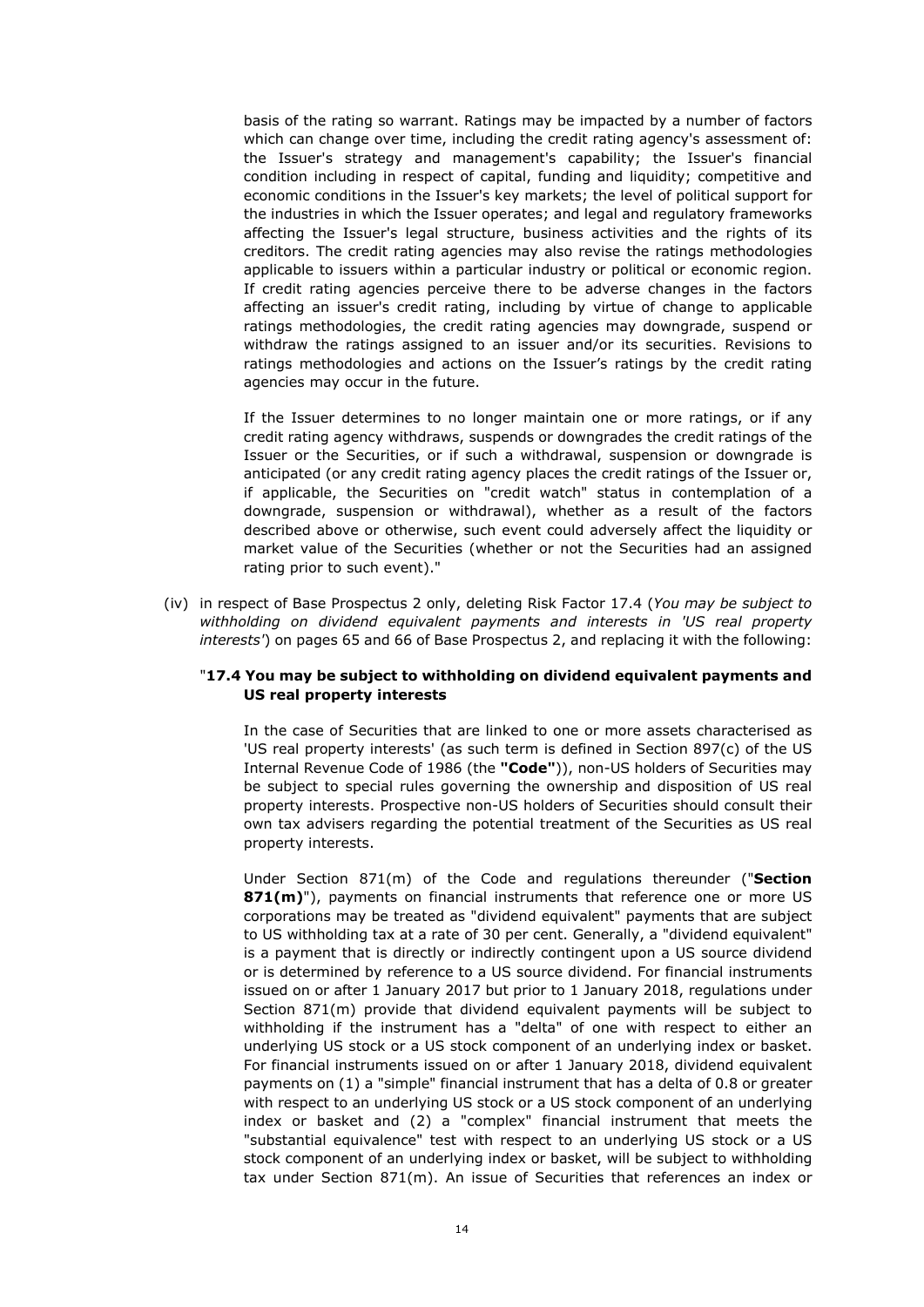basket that is treated as a "qualified index" will not be subject to withholding under Section 871(m), even if such Securities meet, as applicable, the delta or substantial equivalence test. In general, a qualified index is a diverse, passive, and widely used index that satisfies the technical requirements prescribed by regulations.

The delta of a financial instrument generally is defined as the ratio of the change in the fair market value of the instrument to a small change in the fair market value of the number of shares of the underlying US corporation, determined either as of the pricing or issue date of the instrument, in accordance with applicable regulations. A financial instrument generally will be treated as having a delta of one if it provides for 100 per cent. participation in all of the appreciation and depreciation of one or more underlying US stocks. Very broadly, the substantial equivalence test analyses whether a financial instrument has a correlation to the applicable underlying US stock that is at least as great as that of a simple financial instrument with a delta of at least 0.8.

The Final Terms will indicate if the Issuer has determined that the particular issue of Securities is expected to be subject to withholding under Section 871(m). Any determination by the Issuer on the application of Section 871(m) to a particular Security generally is binding on Holders, but is not binding on the US Internal Revenue Service ("**IRS**"). The Section 871(m) regulations require complex calculations to be made with respect to Securities referencing shares of US corporations and their application to a specific issue of Securities may be uncertain. Accordingly, even if the Issuer determines that a Security is not subject to Section 871(m), the IRS could assert that withholding is required in respect of such Security, including where the IRS concludes that the delta or substantial equivalence with respect to the Security was determined more than 14 days prior to the Security's issue date.

In addition, a Security may be treated as reissued for purposes of Section 871(m) upon a significant modification of the terms of the Security. In this context, a rebalancing or adjustment to the components of an underlying index or basket may result in the deemed reissuance of the Security. In that case, a Security that was not subject to withholding under Section 871(m) at issuance may become subject to withholding at the time of the deemed reissuance. In addition, a Security that in isolation is not subject to Section 871(m) may nonetheless be subject to Section 871(m) if the Holder has engaged, or engages, in other transactions in respect of an underlying US stock or component of an underlying index or basket. In such situations, such Holders could be subject to Section 871(m) tax even if the Issuer does not withhold in respect of the Security. Further, a Holder may be required, including by custodians and other withholding agents with respect to the Security, to make representations regarding the nature of any other positions with respect to US stock directly or indirectly referenced (including components of any index or basket) by such Security. A Holder that enters, or has entered, into other transactions in respect of a US stock, component of an underlying index or basket, or the Securities should consult its own tax advisor regarding the application of Section 871(m) to the Securities and such other transactions.

If an issue of Securities is determined to be subject to US withholding tax under Section 871(m), information regarding the amount of each dividend equivalent, the delta of the Securities, the amount of any tax withheld and deposited, the estimated dividend amount (if applicable), and any other information required under Section 871(m), will be provided, communicated, or made available to Holders in a manner permitted by applicable regulations. Withholding on payments will be based on actual dividends on the underlying US stock or, if otherwise notified by the Issuer in accordance with applicable regulations, on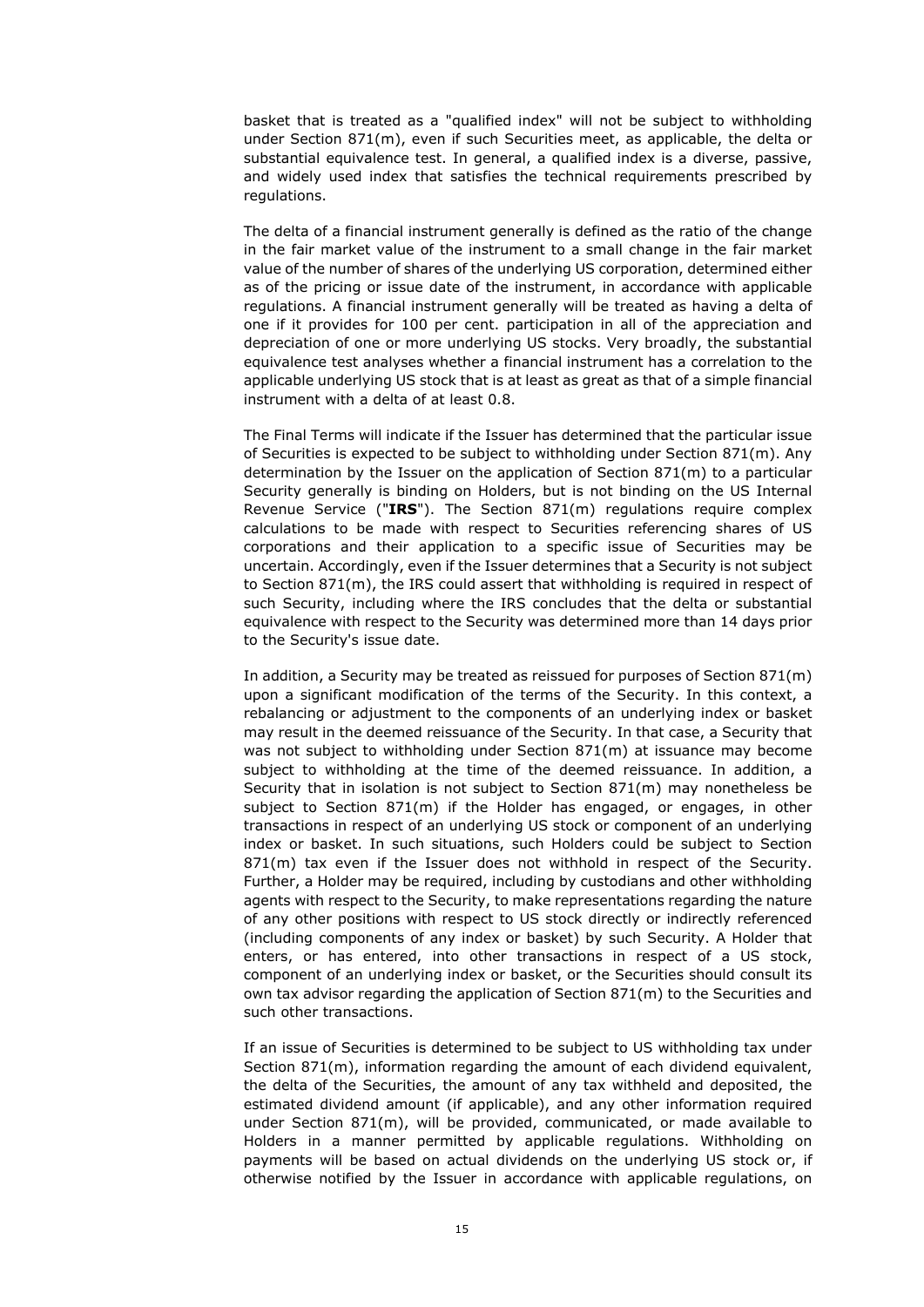estimated dividends used in pricing the Securities. Where an issue of Securities that references estimated dividend amounts also provides for any additional payments to reflect actual dividends on the underlying US stock, withholding tax will also apply to any additional payments.

If the Issuer determines that a Security is subject to withholding under Section 871(m), it will withhold tax in respect of the actual (or estimated, as described above) dividends that are paid on the underlying US stock, even if the Issuer does not make a concurrent payment to Holders. In addition, the US tax may be withheld on any portion of a payment or deemed payment (including, if appropriate, the payment of the purchase price) that is a dividend equivalent. Such withholding may occur at the time a dividend is paid on the relevant US stock (or, in certain cases, at the close of the quarter upon which the dividend is paid). Upon remitting the taxes withheld to the IRS, any increase in value of the relevant asset, index or basket or distributions to a Holder in respect of a dividend equivalent will reflect the amount of the dividend net of the withholding described above.

Other than in very limited circumstances described below, the rate of any withholding generally will not be reduced even if the Holder is otherwise eligible for a reduction under an applicable treaty, although the Holder may be able to claim a refund for any excess amounts withheld by filing a US tax return. However, Holders may not receive the necessary information to properly claim a refund for any withholding in excess of the applicable treaty-based amount. In addition, the IRS may not credit a Holder with withholding taxes remitted in respect of its Security for purposes of claiming a refund. Finally, a Holder's resident tax jurisdiction may not permit the holder to take a credit for US withholding taxes related to the dividend equivalent amount. For certain issues of Securities that are subject to withholding under Section 871(m), if the Issuer determines in its sole discretion that it is able to make payments at a reduced rate of withholding under an applicable treaty, a Holder eligible for treaty benefits may be able to claim such a reduced rate. To claim a reduced treaty rate for withholding, a Holder generally must provide a valid IRS Form W-8BEN, IRS Form W-8BEN-E, or an acceptable substitute form on which the Holder certifies, under penalty of perjury, its status as a non-US person and its entitlement to the lower treaty rate. However, there can be no assurances that the Issuer will be able to make payments on a Security at a reduced rate of withholding, even where a Holder furnishes the appropriate certification. Where the Issuer has determined that an issue of Securities is subject to withholding under Section 871(m), the Final Terms will indicate whether the Issuer intends to withhold at the rate of 30 per cent. without regard to any reduced rate that may apply under a treaty or if the rate of withholding tax may be subject to reduction under an applicable treaty. In any case where withholding applies, the Issuer will not pay any additional amounts with respect to amounts withheld. Holders should consult with their tax advisors regarding the application of Section 871(m) to their Securities.

In addition, the Issuer will not make any additional payments to Holders to compensate them for any taxes withheld in respect of FATCA or any US withholding tax, including without limitation, in respect of direct and indirect interests in US real property, dividends, or, as discussed above, dividend equivalent payments. If any amount were to be deducted or withheld from payments on the Securities as a result of the above, the return on the Securities may be significantly less than expected."; and

(v) in respect of Base Prospectus 5 only, deleting Risk Factor 15.4 (*You may be subject to withholding on dividend equivalent payments and interests in US real property interests*) on pages 58 and 59 of Base Prospectus 5 and replacing it with the following: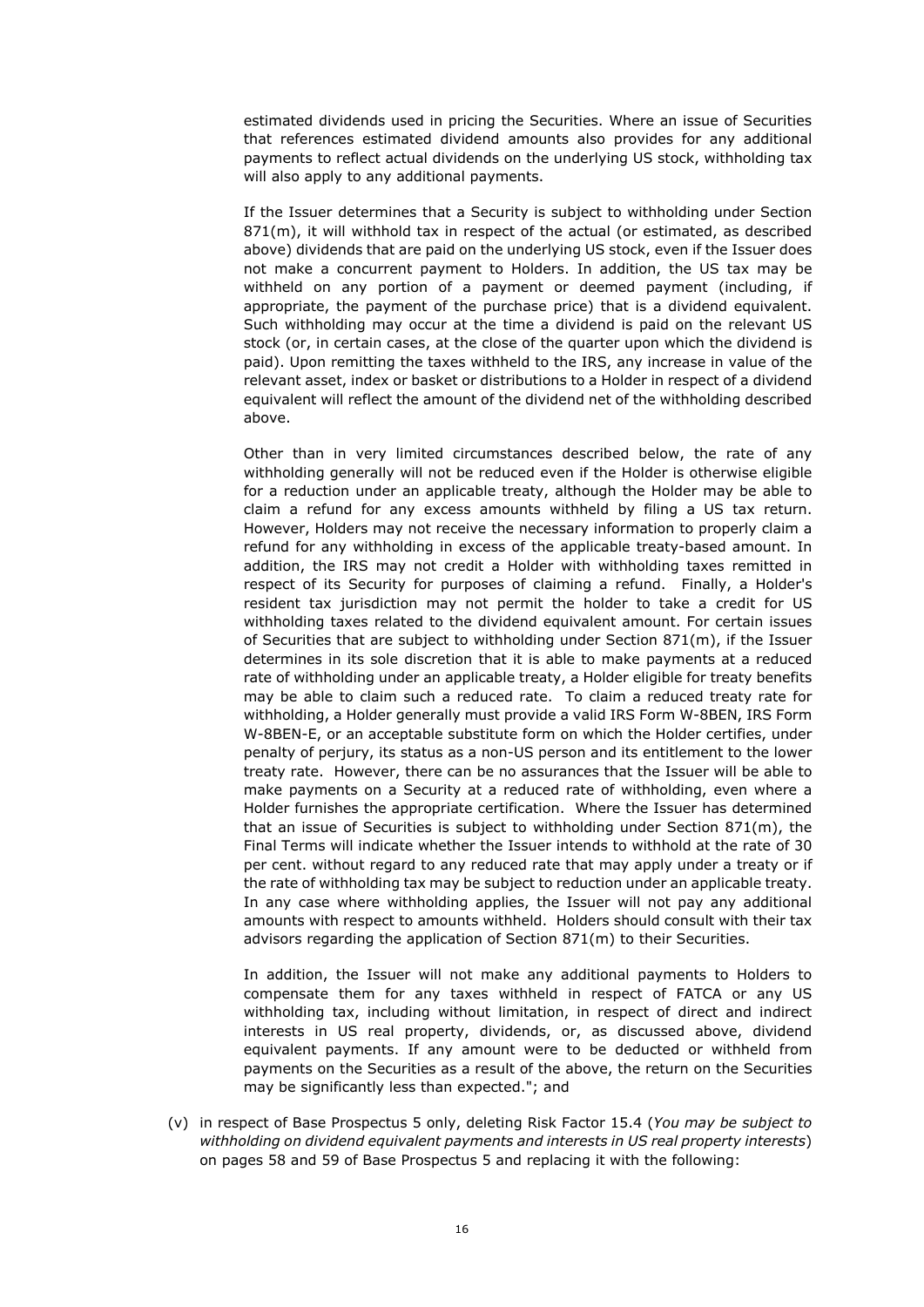#### "**15.4 You may be subject to withholding on dividend equivalent payments and US real property interests**

In the case of Securities that are linked to one or more assets characterised as 'US real property interests' (as such term is defined in Section 897(c) of the US Internal Revenue Code of 1986 (the "**Code**")), non-US holders of Securities may be subject to special rules governing the ownership and disposition of US real property interests. Prospective non-US holders of Securities should consult their own tax advisers regarding the potential treatment of the Securities as US real property interests.

Under Section 871(m) of the Code and regulations thereunder ("**Section 871(m)**"), payments on financial instruments that reference one or more US corporations may be treated as "dividend equivalent" payments that are subject to US withholding tax at a rate of 30 per cent. Generally, a "dividend equivalent" is a payment that is directly or indirectly contingent upon a US source dividend or is determined by reference to a US source dividend. For financial instruments issued on or after 1 January 2017 but prior to 1 January 2018, regulations under Section 871(m) provide that dividend equivalent payments will be subject to withholding if the instrument has a "delta" of one with respect to either an underlying US stock or a US stock component of an underlying index or basket. For financial instruments issued on or after 1 January 2018, dividend equivalent payments on (1) a "simple" financial instrument that has a delta of 0.8 or greater with respect to an underlying US stock or a US stock component of an underlying index or basket and (2) a "complex" financial instrument that meets the "substantial equivalence" test with respect to an underlying US stock or a US stock component of an underlying index or basket, will be subject to withholding tax under Section 871(m). An issue of Securities that references an index or basket that is treated as a "qualified index" will not be subject to withholding under Section 871(m), even if such Securities meet, as applicable, the delta or substantial equivalence test. In general, a qualified index is a diverse, passive, and widely used index that satisfies the technical requirements prescribed by regulations.

The delta of a financial instrument generally is defined as the ratio of the change in the fair market value of the instrument to a small change in the fair market value of the number of shares of the underlying US corporation, determined either as of the pricing or issue date of the instrument, in accordance with applicable regulations. A financial instrument generally will be treated as having a delta of one if it provides for 100 per cent. participation in all of the appreciation and depreciation of one or more underlying US stocks. Very broadly, the substantial equivalence test analyses whether a financial instrument has a correlation to the applicable underlying US stock that is at least as great as that of a simple financial instrument with a delta of at least 0.8.

The Final Terms will indicate if the Issuer has determined that the particular issue of Securities is expected to be subject to withholding under Section 871(m). Any determination by the Issuer on the application of Section 871(m) to a particular Security generally is binding on Holders, but is not binding on the US Internal Revenue Service ("**IRS**"). The Section 871(m) regulations require complex calculations to be made with respect to Securities referencing shares of US corporations and their application to a specific issue of Securities may be uncertain. Accordingly, even if the Issuer determines that a Security is not subject to Section 871(m), the IRS could assert that withholding is required in respect of such Security, including where the IRS concludes that the delta or substantial equivalence with respect to the Security was determined more than 14 days prior to the Security's issue date.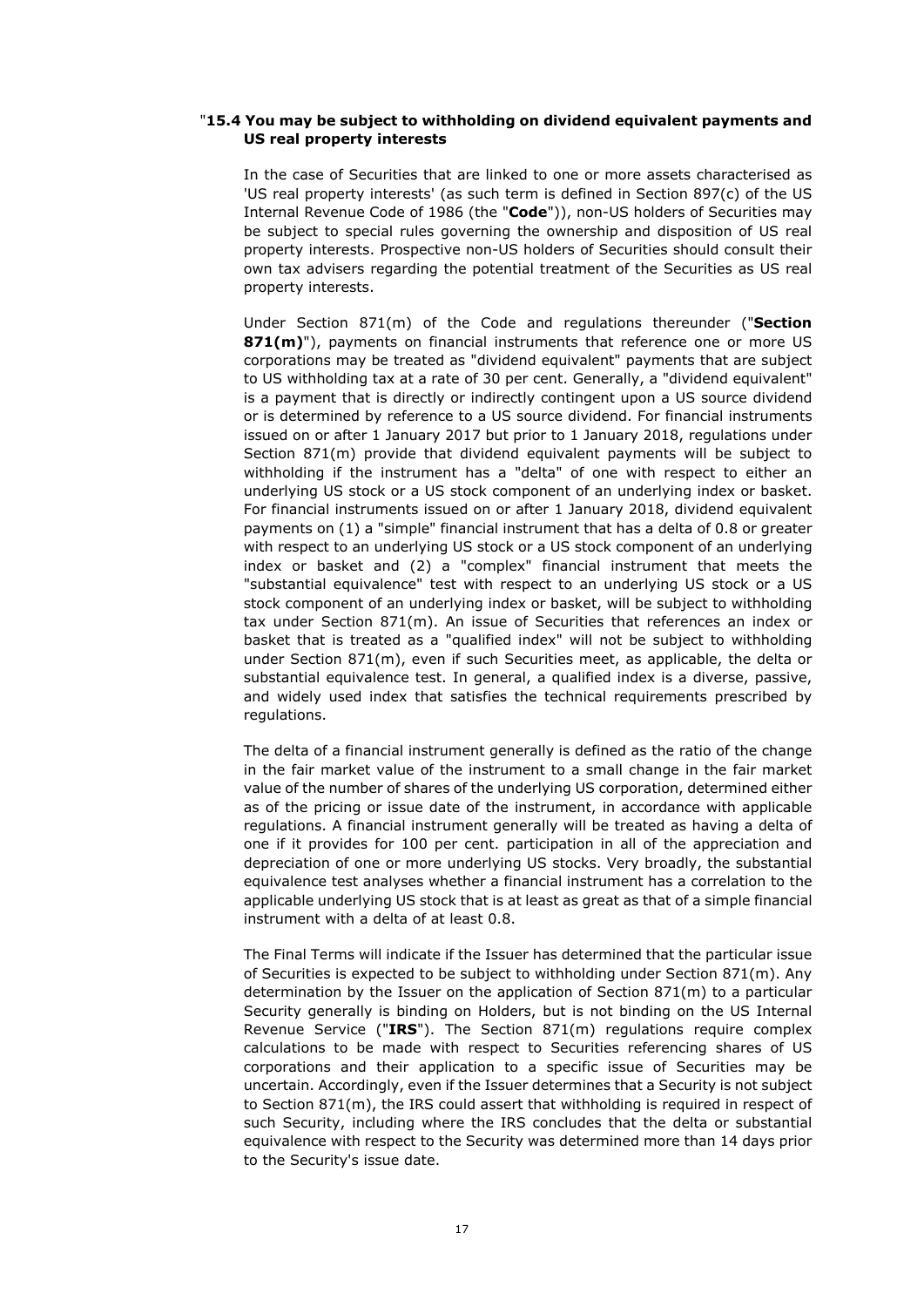In addition, a Security may be treated as reissued for purposes of Section 871(m) upon a significant modification of the terms of the Security. In this context, a rebalancing or adjustment to the components of an underlying index or basket may result in the deemed reissuance of the Security. In that case, a Security that was not subject to withholding under Section 871(m) at issuance may become subject to withholding at the time of the deemed reissuance. In addition, a Security that in isolation is not subject to Section 871(m) may nonetheless be subject to Section 871(m) if the Holder has engaged, or engages, in other transactions in respect of an underlying US stock or component of an underlying index or basket. In such situations, such Holders could be subject to Section 871(m) tax even if the Issuer does not withhold in respect of the Security. Further, a Holder may be required, including by custodians and other withholding agents with respect to the Security, to make representations regarding the nature of any other positions with respect to US stock directly or indirectly referenced (including components of any index or basket) by such Security. A Holder that enters, or has entered, into other transactions in respect of a US stock, component of an underlying index or basket, or the Securities should consult its own tax advisor regarding the application of Section 871(m) to the Securities and such other transactions.

If an issue of Securities is determined to be subject to US withholding tax under Section 871(m), information regarding the amount of each dividend equivalent, the delta of the Securities, the amount of any tax withheld and deposited, the estimated dividend amount (if applicable), and any other information required under Section 871(m), will be provided, communicated, or made available to Holders in a manner permitted by applicable regulations. Withholding on payments will be based on actual dividends on the underlying US stock or, if otherwise notified by the Issuer in accordance with applicable regulations, on estimated dividends used in pricing the Securities. Where an issue of Securities that references estimated dividend amounts also provides for any additional payments to reflect actual dividends on the underlying US stock, withholding tax will also apply to any additional payments.

If the Issuer determines that a Security is subject to withholding under Section  $871(m)$ , it will withhold tax in respect of the actual (or estimated, as described above) dividends that are paid on the underlying US stock, even if the Issuer does not make a concurrent payment to Holders. In addition, the US tax may be withheld on any portion of a payment or deemed payment (including, if appropriate, the payment of the purchase price) that is a dividend equivalent. Such withholding may occur at the time a dividend is paid on the relevant US stock (or, in certain cases, at the close of the quarter upon which the dividend is paid). Upon remitting the taxes withheld to the IRS, any increase in value of the relevant asset, index or basket or distributions to a Holder in respect of a dividend equivalent will reflect the amount of the dividend net of the withholding described above.

Other than in very limited circumstances described below, the rate of any withholding generally will not be reduced even if the Holder is otherwise eligible for a reduction under an applicable treaty, although the Holder may be able to claim a refund for any excess amounts withheld by filing a US tax return. However, Holders may not receive the necessary information to properly claim a refund for any withholding in excess of the applicable treaty-based amount. In addition, the IRS may not credit a Holder with withholding taxes remitted in respect of its Security for purposes of claiming a refund. Finally, a Holder's resident tax jurisdiction may not permit the holder to take a credit for US withholding taxes related to the dividend equivalent amount. For certain issues of Securities that are subject to withholding under Section 871(m), if the Issuer determines in its sole discretion that it is able to make payments at a reduced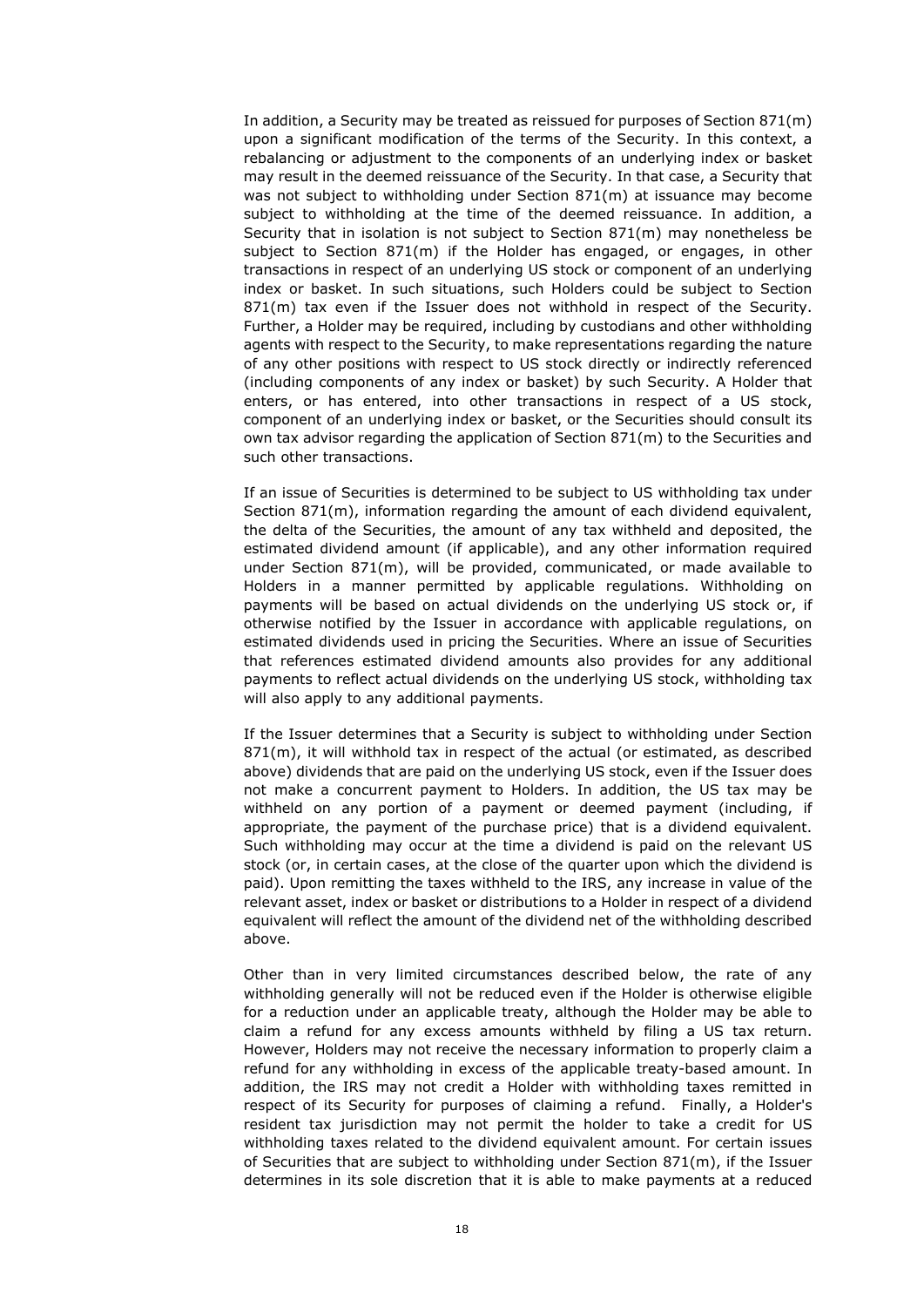rate of withholding under an applicable treaty, a Holder eligible for treaty benefits may be able to claim such a reduced rate. To claim a reduced treaty rate for withholding, a Holder generally must provide a valid IRS Form W-8BEN, IRS Form W-8BEN-E, or an acceptable substitute form on which the Holder certifies, under penalty of perjury, its status as a non-US person and its entitlement to the lower treaty rate. However, there can be no assurances that the Issuer will be able to make payments on a Security at a reduced rate of withholding, even where a Holder furnishes the appropriate certification. Where the Issuer has determined that an issue of Securities is subject to withholding under Section 871(m), the Final Terms will indicate whether the Issuer intends to withhold at the rate of 30 per cent. without regard to any reduced rate that may apply under a treaty or if the rate of withholding tax may be subject to reduction under an applicable treaty. In any case where withholding applies, the Issuer will not pay any additional amounts with respect to amounts withheld. Holders should consult with their tax advisors regarding the application of Section 871(m) to their Securities.

In addition, the Issuer will not make any additional payments to Holders to compensate them for any taxes withheld in respect of FATCA or any US withholding tax, including without limitation, in respect of direct and indirect interests in US real property, dividends, or, as discussed above, dividend equivalent payments. If any amount were to be deducted or withheld from payments on the Securities as a result of the above, the return on the Securities may be significantly less than expected.".

# **C) INFORMATION INCORPORATED BY REFERENCE**

In respect of each Base Prospectus, the section "Information Incorporated by Reference" is supplemented by:

- (i) adding the following documents (the "**Documents**", each a "**Document**") to the list of source documents in paragraph 1 (*Source documents*):
	- (1) the joint Annual Report of the Group and the Issuer, as filed with the United States Securities and Exchange Commission (the "**SEC**") on Form 20-F on 23 February 2017 in respect of the years ended 31 December 2015 and 31 December 2016 (the "**2016 Joint Annual Report**");
	- (2) the Annual Report of the Issuer containing the audited consolidated financial statements of the Issuer in respect of the year ended 31 December 2016 (the "**2016 Issuer Annual Report**"); and
	- (3) Supplement 5/2016 dated 3 March 2017 to the Registration Document dated 1 June 2016 (the "**Supplement 5/2016**").
- (ii) adding the following page references in respect of the respective Document to the crossreference lists in paragraph 2 (*Information incorporated by reference*):

| Pages 1 to 85    |
|------------------|
| Pages 2 to 46    |
| Pages 47 to 50   |
| Pages 51 to 85   |
| Pages 86 to 189  |
| Pages 88 to 96   |
| Pages 97 to 114  |
| Pages 115 to 181 |
| Pages 182 to 189 |
| Pages 190 to 215 |
|                  |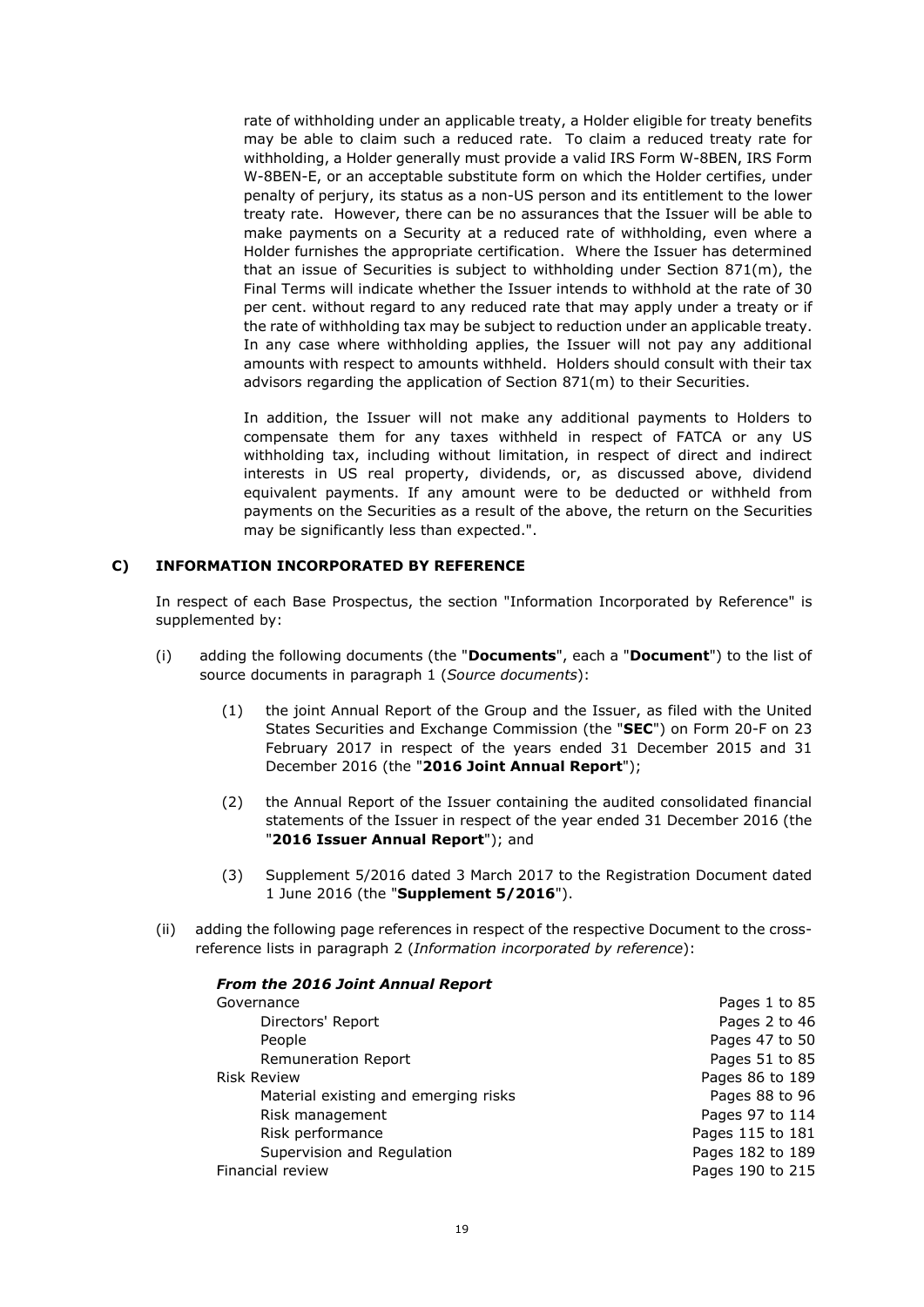| Financial statements                                   | Pages 216 to 316  |
|--------------------------------------------------------|-------------------|
| Presentation of Information                            | Page 217          |
| Independent Registered Public Accounting Firm's report | Page 218          |
| for Barclays PLC                                       |                   |
| Consolidated financial statements of Barclays PLC      | Pages 219 to 223  |
| Financial Statements of Barclays PLC                   | Pages 224 to 225  |
| Notes to the consolidated financial statements of      | Pages 226 to 316  |
| <b>Barclays PLC</b>                                    |                   |
| Additional information                                 | Pages 317 to 448  |
| Additional Shareholder Information                     | Pages 317 to 328  |
| <b>Additional Information</b>                          | Pages 329 to 341  |
| Barclays approach to managing risks                    | Pages 342 to 403  |
| Additional financial disclosure (unaudited)            | Pages 404 to 426  |
| Independent Registered Public Accounting Firm's report |                   |
|                                                        | Page 427          |
| for Barclays Bank PLC                                  |                   |
| Presentation of Information                            | Page 428          |
| Barclays Bank PLC Data                                 | Pages 429 to 446  |
| Additional financial disclosure (unaudited)            | Pages 447 and 448 |
| Glossary                                               | Pages 449 to 464  |
| Shareholder information                                | Pages 465 to 467  |
|                                                        |                   |
| <b>From the 2016 Issuer Annual Report</b>              |                   |
| <b>Strategic Report</b>                                | Pages 1 to 42     |
| Governance                                             |                   |
| People                                                 | Pages 43 to 47    |
| Directors' report                                      | Pages 48 to 50    |
| Directors and Officers                                 | Page 51           |
| <b>Risk review</b>                                     |                   |
| Material existing and emerging risks                   | Pages 52 to 62    |
| Risk management                                        | Pages 63 to 81    |
| Risk performance                                       |                   |
| Credit risk                                            | Pages 82 to 105   |
| Market risk                                            | Pages 106 to 114  |
| Funding risk - Capital                                 | Pages 115 to 120  |
| Funding risk - Liquidity                               | Pages 121 to 140  |
| Operational risk                                       | Pages 141 to 143  |
| Conduct risk                                           | Pages 144 to 146  |
| Supervision and regulation                             | Pages 147 to 155  |
| <b>Financial review</b>                                |                   |
| Key performance indicators                             | Pages 156 to 158  |
| Consolidated summary income statement                  | Page 159          |
| Income statement commentary                            | Page 160          |
| Consolidated summary balance sheet                     | Page 161          |
| Balance sheet commentary                               | Page 162          |
| Analysis of results by business                        | Pages 163 to 176  |
| Non-IFRS performance measures                          | Pages 177 to 182  |
| <b>Financial statements</b>                            |                   |
| Presentation of information                            | Pages 183 to 186  |
| Independent Auditor's report                           | Pages 187 to 188  |
| Independent Registered Public Accounting Firm's report | Page 189          |
| <b>Consolidated financial statements</b>               |                   |
| Consolidated income statement                          | Page 190          |
| Consolidated statement of comprehensive income         | Page 191          |
| Consolidated balance sheet                             | Page 192          |
| Consolidated statement of changes in equity            | Page 193          |
| Statement of changes in equity                         | Pages 194 to 195  |
| Consolidated cash flow statement                       | Pages 196 to 197  |
| Notes to the financial statements                      | Pages 198 to 317  |
|                                                        |                   |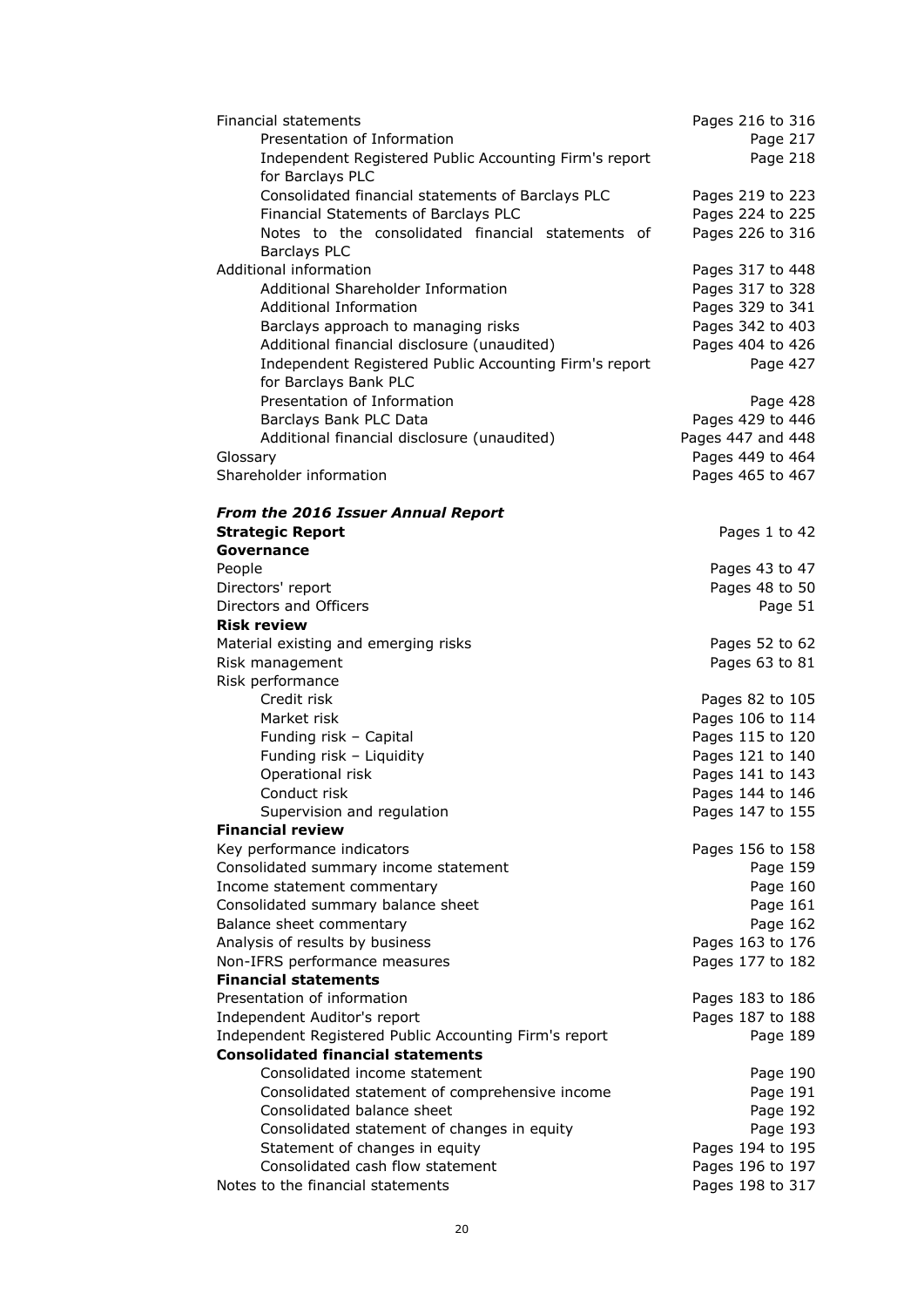# *From the Supplement 5/2016*

The Issuer and the Group **Pages** 9 to 11

Only information listed in the cross-reference lists above is incorporated by reference into the Base Prospectuses.

For the purposes of the prospectus rules made under Section 73A of the FSMA and each of the above listed Base Prospectuses, the information incorporated by reference, either expressly or implicitly, into a Document does not form part of any of the above listed Base Prospectuses.

Information in a Document which is not incorporated by reference into the Base Prospectuses is either not relevant for the investor or is covered elsewhere in the Base Prospectuses.

The 2016 Joint Annual Report and the 2016 Issuer Annual Report may be inspected during normal business hours at the registered office of the Issuer or at https://www.home.barclays/barclays-investor-relations/results-and-reports/annualreports.html.

The Supplement 5/2016 may be inspected during normal business hours at the registered office of the Issuer or at https://www.home.barclays/prospectuses-anddocumentation/structured-securities/prospectuses.html.

## **D) GENERAL INFORMATION**

In respect of each Base Prospectus, the section "General Information" is supplemented by:

(i) deleting the information set out under "Significant Change Statement" on (i) page 306 of Base Prospectus 1, (ii) page 344 of Base Prospectus 2, (iii) page 118 of Base Prospectus 5, (iv) page 114 of the iPath® Commodity Index Linked Base Prospectus and (v) page 128 of the iPath<sup>®</sup> Volatility Index Linked Base Prospectus and replacing it with the following:

"There has been no significant change in the financial or trading position of the Bank Group since 31 December 2016.";

(ii) deleting the information set out under "Material Adverse Change Statement" on (i) page 306 of Base Prospectus 1, (ii) page 344 of Base Prospectus 2, (iii) page 118 of Base Prospectus 5, (iv) page 114 of the iPath® Commodity Index Linked Base Prospectus and (v) page 128 of the iPath® Volatility Index Linked Base Prospectus and replacing it with the following:

"There has been no material adverse change in the prospects of the Issuer since 31 December 2016."; and

(iii) deleting the information set out under "Legal Proceedings" on (i) page 306 of Base Prospectus 1, (ii) page 344 of Base Prospectus 2, (iii) page 118 of Base Prospectus 5, (iv) page 114 of the iPath® Commodity Index Linked Base Prospectus (iv) page 114 of the iPath® Commodity Index Linked Base Prospectus and (v) page 128 of the iPath® Volatility Index Linked Base Prospectus and replacing it with the following:

"Save as disclosed under "*Legal Proceedings*" in the section "*The Issuer and the Group*" in the Registration Document, as supplemented (other than under the heading "*General*" on page 280 of the 2016 Joint Annual Report), there are no governmental, legal or arbitration proceedings (including any such proceedings which are pending or threatened of which the Issuer is aware), which may have or have had during the 12 months preceding the date of this Base Prospectus, a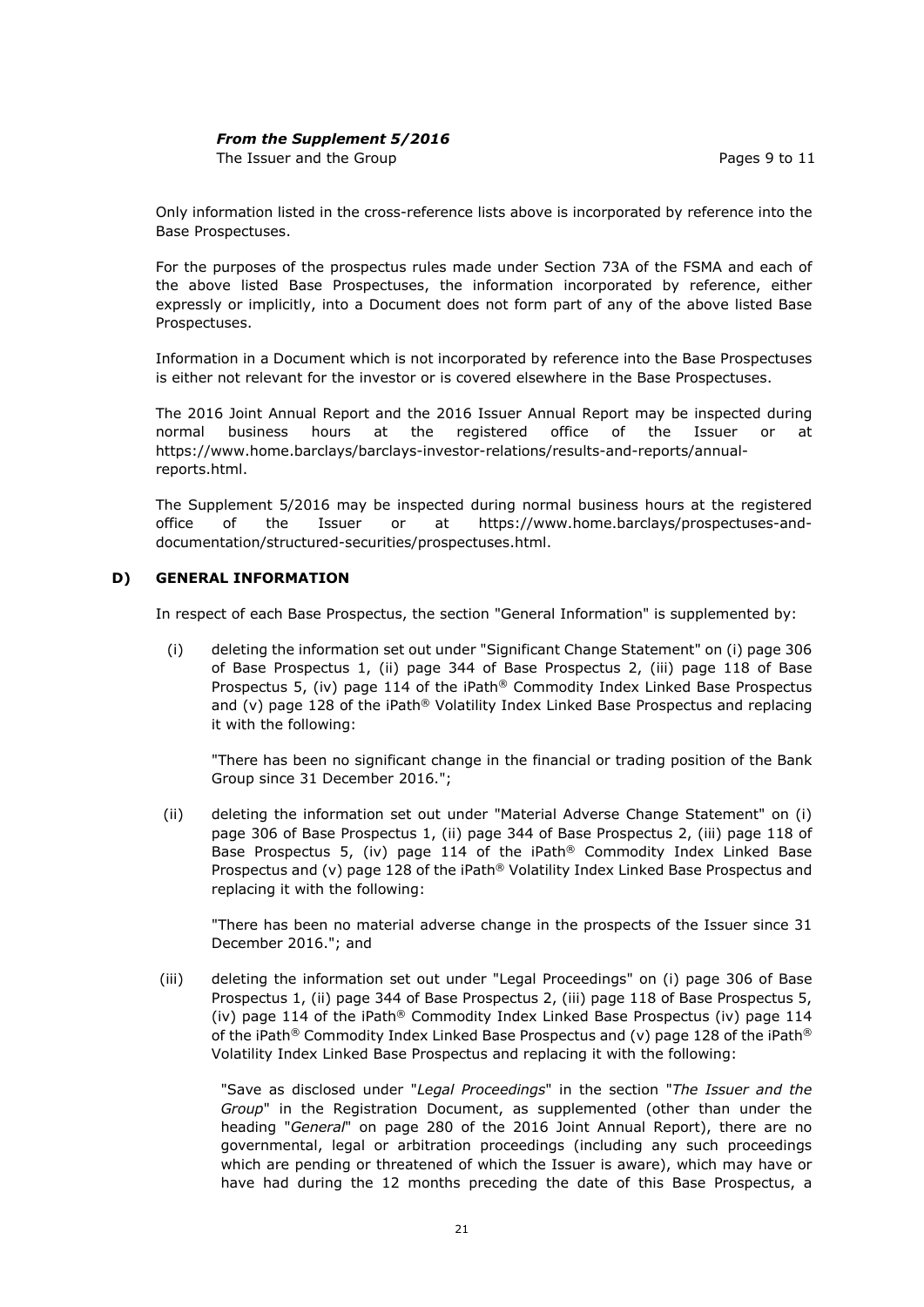significant effect on the financial position or profitability of the Issuer and/or the Bank Group".

#### **E) FORM OF FINAL TERMS**

In respect of Base Prospectus 2 and Base Prospectus 5 only, the section "Form of Final Terms" shall be supplemented by inserting a new item entitled "871(m) Securities" as (i) as item 30 on page 268 of Base Prospectus 2 and (ii) item 11 on page 95 of Base Prospectus 5, as follows:

"**871(m) Securities:** [The Issuer has determined that Section 871(m) of the US Internal Revenue Code is not applicable to the Securities.]

> [The Issuer has determined that the Securities (without regard to any other transactions) should not be subject to US withholding tax under Section 871(m) of the US Internal Revenue Code and regulations promulgated thereunder.]

> [The Issuer has determined that the Securities are subject to US withholding tax under Section 871(m) of the US Internal Revenue Code and regulations promulgated thereunder. The Issuer expects to withhold at the rate of 30 per cent. without regard to any reduced rate that may apply under a treaty.]

> [The Issuer has determined that the Securities are subject to US withholding tax under Section 871(m) of the US Internal Revenue Code and the regulations promulgated thereunder, which may be subject to reduction under an applicable treaty.]"

Existing (i) items 30 to 39 in Base Prospectus 2 and (ii) items 11 to 14 in Base Prospectus 5 shall be re-numbered as items 31 to 40 and 12 to 15 respectively.

# **F) TERMS AND CONDITIONS OF THE SECURITIES**

In respect of Base Prospectus 2 and Base Prospectus 5 only, the section "Terms and Conditions of the Securities" shall be supplemented by inserting the words "(including without limitation under section 871(m) of the US Internal Revenue Code of 1986 (the "**Code**"))" into (i) General Condition 23(e) on page 212 of Base Prospectus 2 and (ii) General Condition 10(c) on pages 81 and 82 of Base Prospectus 5, such that each condition shall read:

"where such withholding or deduction is required by FATCA (as defined in this section) or the rules of the Code, including without limitation, in respect of dividends, dividend equivalent payments (including without limitation under section 871(m) of the US Internal Revenue Code of 1986 (the "**Code**")), direct and indirect interests in US real property (for the purpose of this subsection, "**FATCA**" means sections 1471 through 1474 of the Code (or any amended or successor provisions) or pursuant to any agreement with the US Internal Revenue Service or in furtherance of any intergovernmental agreement in respect thereof); or".

# **G) TAXATION**

In respect of Base Prospectus 2 and Base Prospectus 5 only, the "Taxation" section shall be supplemented by deleting entirely paragraph 4.1 (*US federal tax treatment of non-US holders*) on (i) pages 283 and 284 of Base Prospectus 2 and (ii) pages 108 and 109 of Base Prospectus 5, and replacing it with the following:

#### "**4.1 US federal tax treatment of non-US holders**

In general and subject to the discussion in the following paragraphs, payments on the Securities to a non-US holder that has no connection to the United States other than holding Securities and gain realised on the sale, exchange, redemption or other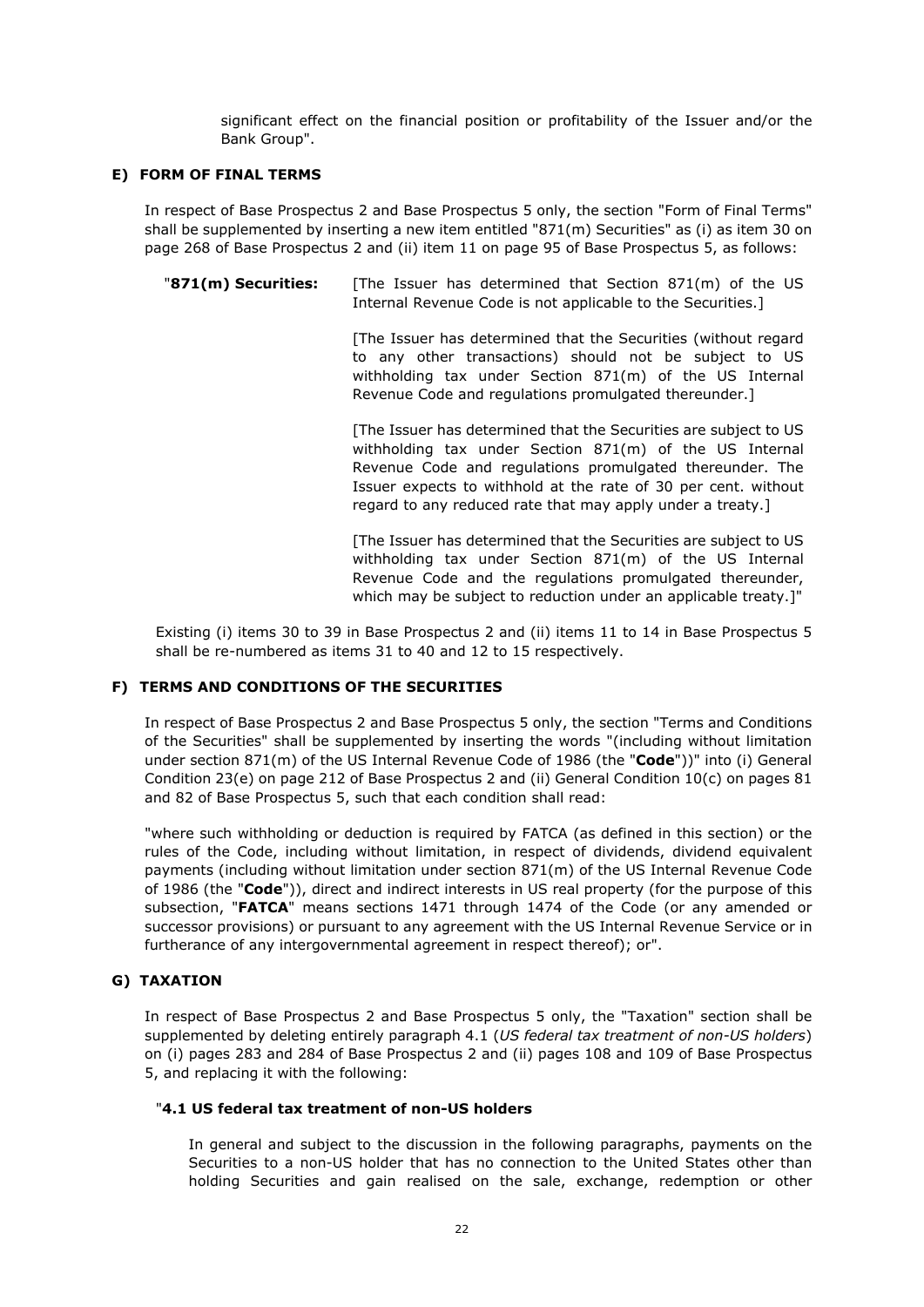disposition of the Securities by such a non-US holder generally will not be subject to US federal income or withholding tax, provided the non-US holder complies with any applicable tax identification and certification requirements.

The Internal Revenue Service ("**IRS**") released a notice in 2007 that may affect the taxation of non-US holders of Securities. According to the notice, the IRS and the Treasury Department are actively considering whether, among other issues, the holder of instruments such as Securities should be required to accrue ordinary income on a current basis. It is not possible to determine what guidance they will ultimately issue, if any. It is possible, however, that under such guidance, non-US holders of Securities will ultimately be required to accrue income currently and that non-US holders of Securities could be subject to withholding tax on deemed income accruals and/or other payments made in respect of such Securities. In addition, alternative treatments of Securities are possible under US federal income tax law. Under one such alternative characterisation, it is possible that an investor could be treated as owning the Underlying Asset of Securities.

In the case of Securities that are linked to one or more assets characterised as 'US real property interests' (as such term is defined in section 897(c) of the US Internal Revenue Code of 1986 (the "**Code**")), non-US holders of Securities may be subject to special rules governing the ownership and disposition of US real property interests. Prospective non-US holders of Securities should consult their own tax advisers regarding the possible alternative treatments of the Securities.

Under Section 871(m) of the Code and regulations thereunder ("**Section 871(m)**"), payments on financial instruments that reference one or more US corporations may be treated as "dividend equivalent" payments that are subject to US withholding tax at a rate of 30 per cent. Generally, a "dividend equivalent" is a payment that is directly or indirectly contingent upon a US source dividend or is determined by reference to a US source dividend. For financial instruments issued on or after 1 January 2017 but prior to 1 January 2018, regulations under Section 871(m) provide that dividend equivalent payments will be subject to withholding if the instrument has a "delta" of one with respect to either an underlying US stock or a US stock component of an underlying index or basket. For financial instruments issued on or after 1 January 2018, dividend equivalent payments on (1) a "simple" financial instrument that has a delta of 0.8 or greater with respect to an underlying US stock or a US stock component of an underlying index or basket and (2) a "complex" financial instrument that meets the "substantial equivalence" test with respect to an underlying US stock or a US stock component of an underlying index or basket, will be subject to withholding tax under Section 871(m). An issue of Securities that references an index or basket that is treated as a "qualified index" will not be subject to withholding under Section 871(m), even if such Securities meet, as applicable, the delta or substantial equivalence test. In general, a qualified index is a diverse, passive, and widely used index that satisfies the technical requirements prescribed by regulations.

The delta of a financial instrument generally is defined as the ratio of the change in the fair market value of the instrument to a small change in the fair market value of the number of shares of the underlying US corporation, determined either as of the pricing or issue date of the instrument, in accordance with applicable regulations. A financial instrument generally will be treated as having a delta of one if it provides for 100 per cent. participation in all of the appreciation and depreciation of one or more underlying US stocks. Very broadly, the substantial equivalence test analyses whether a financial instrument has a correlation to the applicable underlying US stock that is at least as great as that of a simple financial instrument with a delta of at least 0.8.

The Final Terms will indicate if the Issuer has determined that the particular issue of Securities is expected to be subject to withholding under Section 871(m). Any determination by the Issuer on the application of Section 871(m) to a particular Security generally is binding on Holders, but is not binding on the US Internal Revenue Service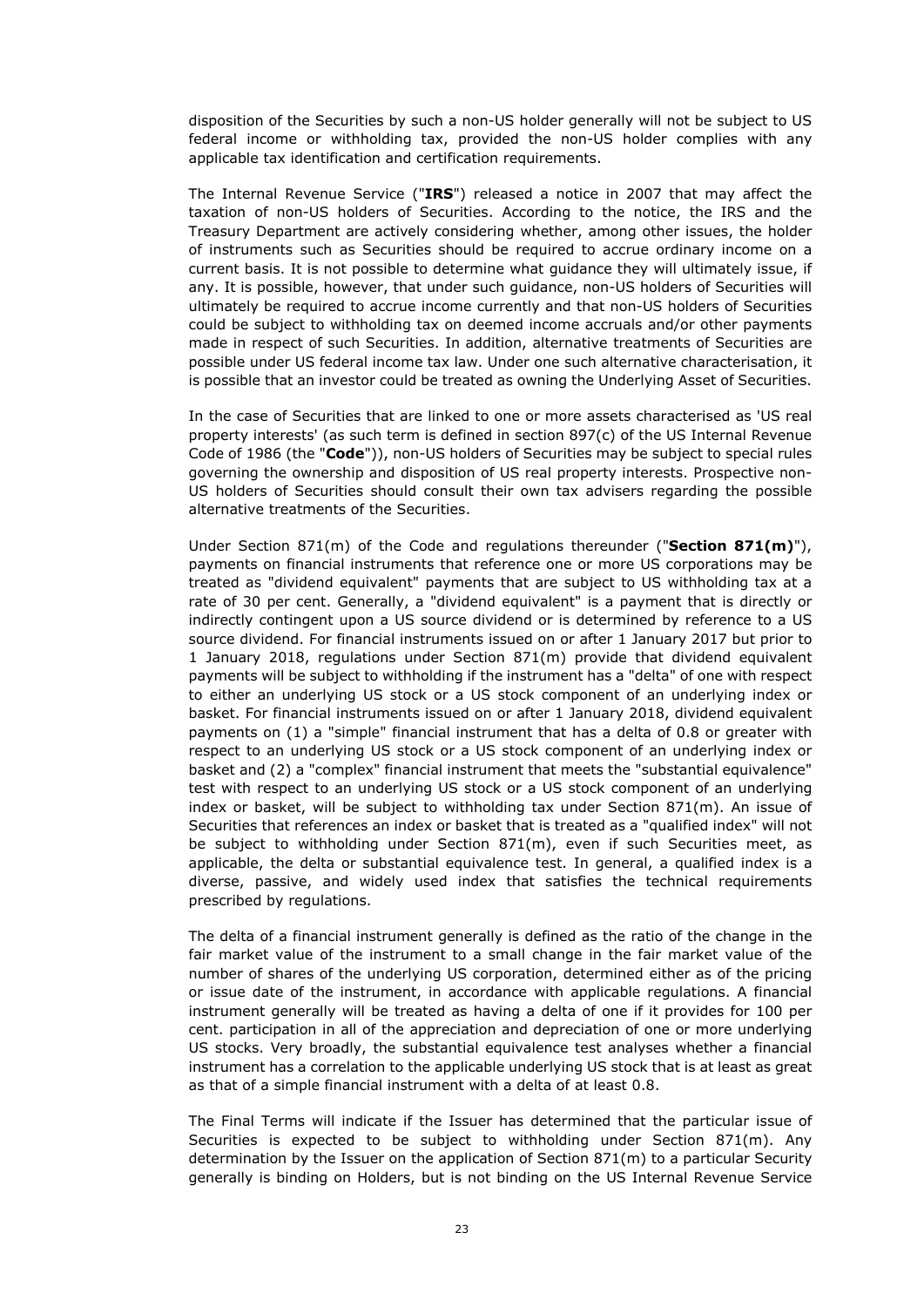("**IRS**"). The Section 871(m) regulations require complex calculations to be made with respect to Securities referencing shares of US corporations and their application to a specific issue of Securities may be uncertain. Accordingly, even if the Issuer determines that a Security is not subject to Section 871(m), the IRS could assert that withholding is required in respect of such Security, including where the IRS concludes that the delta or substantial equivalence with respect to the Security was determined more than 14 days prior to the Security's issue date.

In addition, a Security may be treated as reissued for purposes of Section 871(m) upon a significant modification of the terms of the Security. In this context, a rebalancing or adjustment to the components of an underlying index or basket may result in the deemed reissuance of the Security. In that case, a Security that was not subject to withholding under Section 871(m) at issuance may become subject to withholding at the time of the deemed reissuance. In addition, a Security that in isolation is not subject to Section  $871(m)$  may nonetheless be subject to Section  $871(m)$  if the Holder has engaged, or engages, in other transactions in respect of an underlying US stock or component of an underlying index or basket. In such situations, such Holders could be subject to Section 871(m) tax even if the Issuer does not withhold in respect of the Security. Further, a Holder may be required, including by custodians and other withholding agents with respect to the Security, to make representations regarding the nature of any other positions with respect to US stock directly or indirectly referenced (including components of any index or basket) by such Security. A Holder that enters, or has entered, into other transactions in respect of a US stock, component of an underlying index or basket, or the Securities should consult its own tax advisor regarding the application of Section 871(m) to the Securities and such other transactions.

If an issue of Securities is determined to be subject to US withholding tax under Section 871(m), information regarding the amount of each dividend equivalent, the delta of the Securities, the amount of any tax withheld and deposited, the estimated dividend amount (if applicable), and any other information required under Section  $871(m)$ , will be provided, communicated, or made available to Holders in a manner permitted by applicable regulations. Withholding on payments will be based on actual dividends on the underlying US stock or, if otherwise notified by the Issuer in accordance with applicable regulations, on estimated dividends used in pricing the Securities. Where an issue of Securities that references estimated dividend amounts also provides for any additional payments to reflect actual dividends on the underlying US stock, withholding tax will also apply to any additional payments.

If the Issuer determines that a Security is subject to withholding under Section 871(m), it will withhold tax in respect of the actual (or estimated, as described above) dividends that are paid on the underlying US stock, even if the Issuer does not make a concurrent payment to Holders. In addition, the US tax may be withheld on any portion of a payment or deemed payment (including, if appropriate, the payment of the purchase price) that is a dividend equivalent. Such withholding may occur at the time a dividend is paid on the relevant US stock (or, in certain cases, at the close of the quarter upon which the dividend is paid). Upon remitting the taxes withheld to the IRS, any increase in value of the relevant asset, index or basket or distributions to a Holder in respect of a dividend equivalent will reflect the amount of the dividend net of the withholding described above.

Other than in very limited circumstances described below, the rate of any withholding generally will not be reduced even if the Holder is otherwise eligible for a reduction under an applicable treaty, although the Holder may be able to claim a refund for any excess amounts withheld by filing a US tax return. However, Holders may not receive the necessary information to properly claim a refund for any withholding in excess of the applicable treaty-based amount. In addition, the IRS may not credit a Holder with withholding taxes remitted in respect of its Security for purposes of claiming a refund. Finally, a Holder's resident tax jurisdiction may not permit the holder to take a credit for US withholding taxes related to the dividend equivalent amount. For certain issues of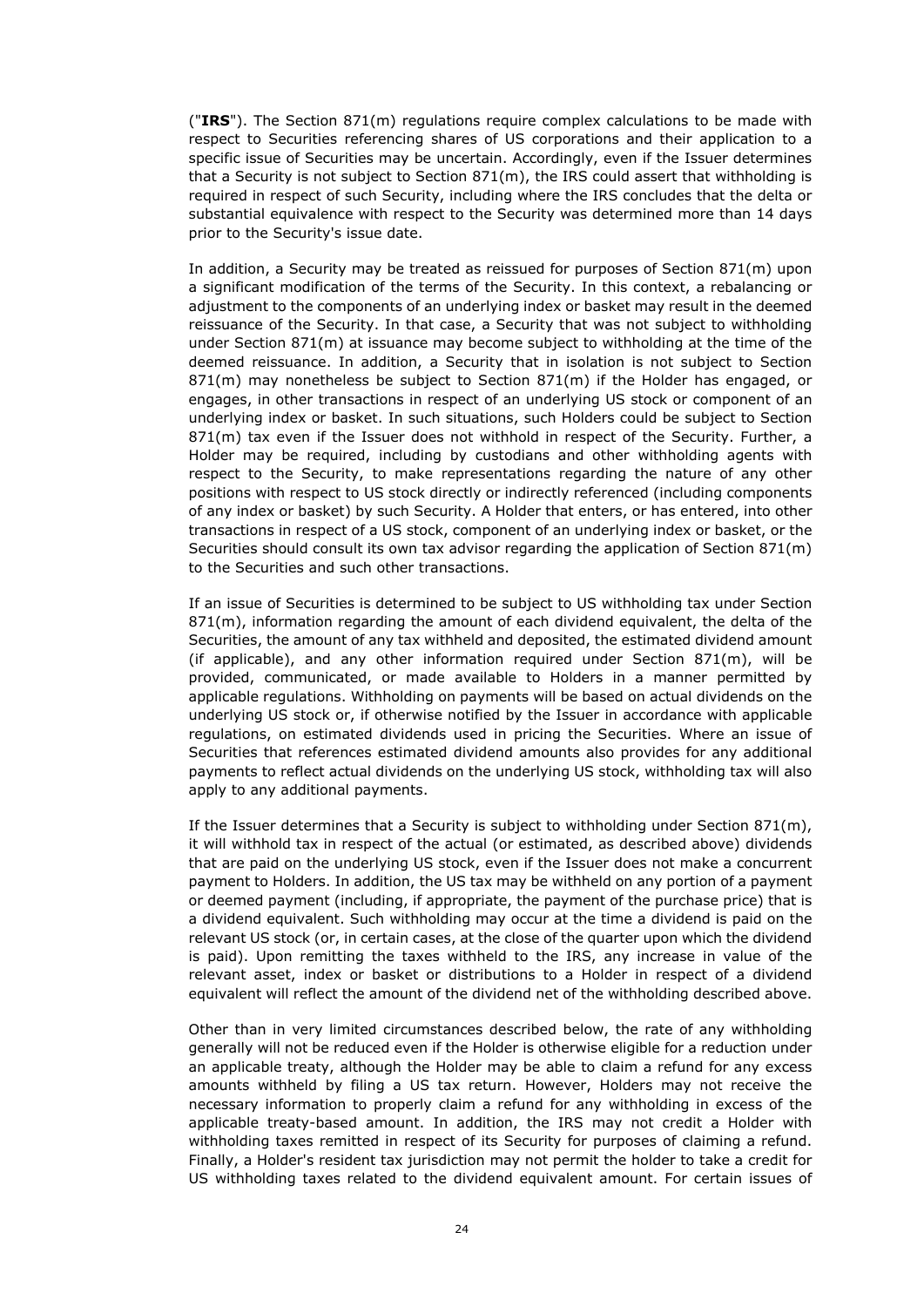Securities that are subject to withholding under Section 871(m), if the Issuer determines in its sole discretion that it is able to make payments at a reduced rate of withholding under an applicable treaty, a Holder eligible for treaty benefits may be able to claim such a reduced rate. To claim a reduced treaty rate for withholding, a Holder generally must provide a valid IRS Form W-8BEN, IRS Form W-8BEN-E, or an acceptable substitute form on which the Holder certifies, under penalty of perjury, its status as a non-US person and its entitlement to the lower treaty rate. However, there can be no assurances that the Issuer will be able to make payments on a Security at a reduced rate of withholding, even where a Holder furnishes the appropriate certification. Where the Issuer has determined that an issue of Securities is subject to withholding under Section 871(m), the Final Terms will indicate whether the Issuer intends to withhold at the rate of 30 per cent. without regard to any reduced rate that may apply under a treaty or if the rate of withholding tax may be subject to reduction under an applicable treaty. In any case where withholding applies, the Issuer will not pay any additional amounts with respect to amounts withheld. Holders should consult with their tax advisors regarding the application of Section 871(m) to their Securities.".

To the extent that there is any inconsistency between (a) any statement in this Prospectus Supplement (in relation to any Base Prospectus) and (b) any other statement in, or incorporated by reference in any Base Prospectus, the statements in (a) above shall prevail.

Investors should be aware of their rights under Section 87Q(4) to (6) of the Financial Services and Markets Act 2000. Investors who have agreed to purchase or subscribe for Securities before this Prospectus Supplement was published have the right, exercisable within two working days after the date on which this Prospectus Supplement is published, to withdraw their acceptances. This right is exercisable up to, and including 20 March 2017. Investors should contact the distributor from which they agreed to purchase or subscribe the Securities in order to exercise their withdrawal rights.

References to each Base Prospectus shall hereafter mean each such Base Prospectus as supplemented by this Prospectus Supplement. The Issuer has taken all reasonable care to ensure that the information contained in each Base Prospectus, as supplemented by this Prospectus Supplement is, to the best of its knowledge, in accordance with the facts and contains no omission likely to affect its import and accepts responsibility accordingly. Save as disclosed in this Prospectus Supplement, no significant new factor, material mistake or inaccuracy relating to the information included in each Base Prospectus is capable of affecting the assessment of securities issued pursuant to each Base Prospectus has arisen or been noted, as the case may be, since the publication of each Base Prospectus (as supplemented at the date hereof) by the Issuer.

This Prospectus Supplement has been approved by the United Kingdom Financial Conduct Authority, which is the United Kingdom competent authority for the purposes of the Prospectus Directive and the relevant implementing measures in the United Kingdom, as a prospectus supplement issued in compliance with the Prospectus Directive and the relevant implementing measures in the United Kingdom for the purpose of giving information with regard to the issue of securities under the Programme.



The date of this Prospectus Supplement is 16 March 2017